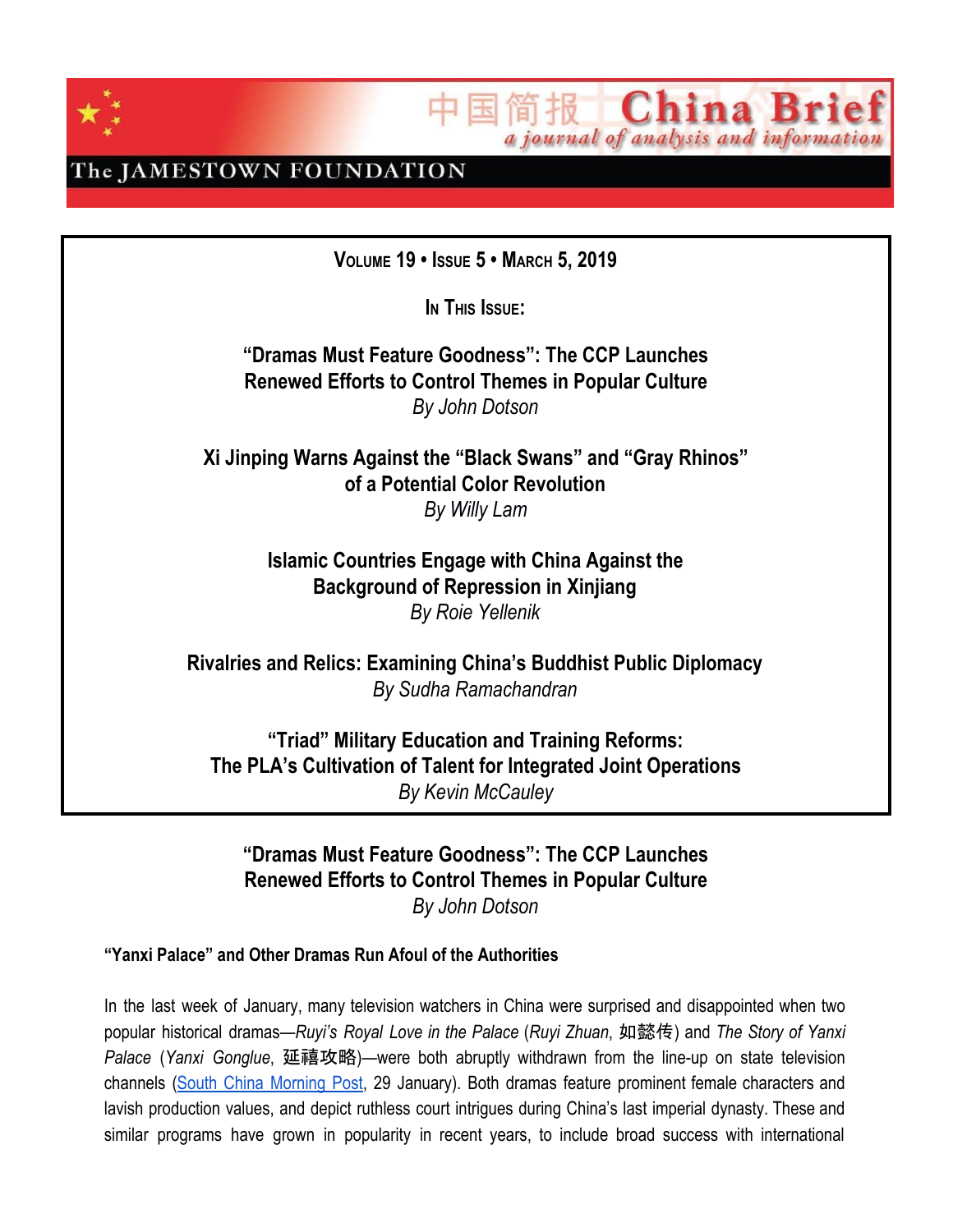Chinese audiences. However, the new restrictions on such programming herald a renewed effort by Chinese Communist Party (CCP) propaganda authorities to impose the Party's preferred narratives on popular entertainment.

Prior to its sudden disappearance from television in late January, *Yanxi Palace* had appeared to enjoy some measure of official favor. State media noted in late 2018 that it was the world's most searched-for drama program on Google (ironic praise, as the use of Google's search engine remains restricted within the PRC), and praised the "toughness, independence, and determination" of the show's principal female protagonist [\(People's](http://en.people.cn/n3/2018/1227/c90000-9532382.html) Daily Online, December 27 2018). As late as January 22nd, the show was further praised for its "traditional cultural elements [that] create a new historic angle for foreign audiences to know more about Chinese history… [offering] creativity and passion into historical scenarios with inspiration from modern reality" [\(People's Daily Overseas Edition](http://en.people.cn/n3/2019/0122/c90000-9540426.html), January 22).



*A still image from the popular Chinese television program* The Story of Yanxi Palace*, which was abruptly removed from state television in late January 2019.*

However, this official approval experienced a *volte-face* with the publication of a January 25th editorial in the official *Beijing Daily News*. The editorial, titled "With 'Yanxi' and 'Ruyi' and Other Such Court Dramas, Negative Influences Cannot Be Ignored," attacked such programs on five counts:

- The dramas "make it a popular fashion to hanker after an imperial lifestyle;"
- They "depict detailed plots of 'court struggles,' [which has] worsened contemporary society;"
- They "unstintingly glamorize the emperor and his servants, while ignoring the glories of today's heroic models;"
- They "spread the ways of extravagance and pleasurable living, thus affecting industriousness and frugal virtue;"
- And they are guilty of "narrowly pursuing commercial interests, while weakening positive spiritual guidance." **[1]**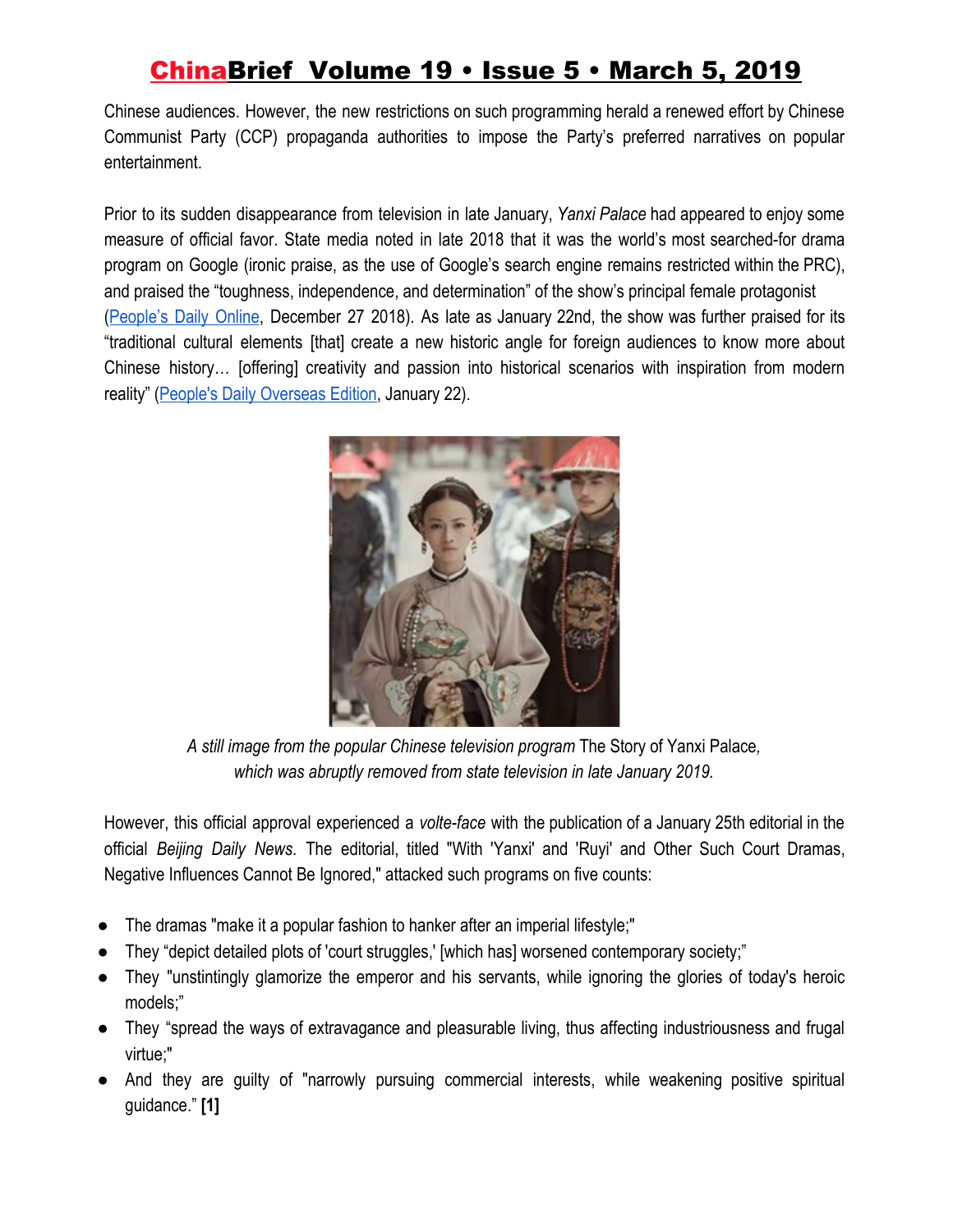A subsequent editorial in *China Daily* reiterated the dangers that such dramas present to impressionable young people, asserting that "dramas must contain goodness," and that they "should not simply entertain people, they should also lead them up the right path, which is the cornerstone of social progress" ([China](http://www.chinadaily.com.cn/a/201902/20/WS5c6c8be8a3106c65c34ea338.html) [Daily](http://www.chinadaily.com.cn/a/201902/20/WS5c6c8be8a3106c65c34ea338.html), February 20).

#### **The Sensitive Place of History in Popular Entertainment**

Historical dramas have long been subject to controversy and censorship in the PRC, especially when their content has had allegorical connections to contemporary issues. The play *Hai Rui Dismissed from Office* (*Hai Rui Ba Guan*, [海](https://en.wiktionary.org/wiki/%E6%B5%B7)[瑞](https://en.wiktionary.org/wiki/%E7%91%9E)[罢](https://en.wiktionary.org/wiki/%E7%BD%A2)[官](https://en.wiktionary.org/wiki/%E5%AE%98)), for example, which depicted a virtuous official being sacked for bringing unwelcome truths before the emperor, was made subject to official criticism in a political campaign that kicked off the Cultural Revolution in 1966. This has continued into more recent times under Xi Jinping: official directives in 2017 and 2018 clearly indicated that dramas must conform with the CCP's approved versions of history, avoiding "vulgar and falsified plots" and "historical taboos" that might conflict with officially-sanctioned themes [\(Xinhua,](http://www.xinhuanet.com/english/2017-07/05/c_136419977.htm) July 5 2017[;](https://www.rfa.org/english/news/china/china-to-clamp-down-on-magic-demons-historical-taboos-in-tv-dramas-06192018115509.html) [Radio Free Asia,](https://www.rfa.org/english/news/china/china-to-clamp-down-on-magic-demons-historical-taboos-in-tv-dramas-06192018115509.html) June 19 2018).

The reason for late January's sudden official shift against *Yanxi Palace* and similar dramas is unknown. However, it may be connected in part to a broader political campaign launched by CCP General Secretary Xi Jinping in a series of speeches and meetings in January. In these meetings, Xi and other senior leaders directed CCP officials working in the security and propaganda bureaucracies to take more forceful and proactive efforts to prevent social unrest, and to further increase the Party's control over public discourse. As a component of this, Xi stated on January 21st that officials managing media and propaganda must ensure that "all the people [are] tightly united by [the correct] ideals, beliefs, values, concepts, and moral principles" [\(China Brief,](https://jamestown.org/program/china-brief-early-warning-xi-jinping-warns-against-the-black-swans-and-gray-rhinos-of-a-possible-color-revolution/) 20 February).

It is unknown whether senior-echelon CCP leaders ordered the affected programs off the air, or whether nervous mid-level officials in the media sector were seeking to demonstrate their ideological zeal and compliance with general directives coming from above. The fact that the drama series are reportedly still available on popular internet streaming platforms such as iQiyi [\(Channel](https://cnalifestyle.channelnewsasia.com/trending/yanxi-palace-ruyi-royal-negative-influence-on-society-chinese-tv-11178388) News Asia, January 29) suggests that it may be the latter. But whatever the case, it is clear that these historical dramas—which depict Chinese political circles as filled with Machiavellian scheming, and portray arrogant elites who bully those below them in the social hierarchy—contain themes that are making at least some in authority nervous, and which run afoul of Xi's drive to inculcate Neo-Maoist ideology throughout modern-day Chinese society ([Journal](https://www.journalofdemocracy.org/article/xi-jinping%E2%80%99s-maoist-revival) of [Democracy,](https://www.journalofdemocracy.org/article/xi-jinping%E2%80%99s-maoist-revival) July 2016; [China Brief](https://jamestown.org/program/xi-jinping-steers-china-back-days-mao-zedong/), March 5 2018).

#### **"The Wandering Earth" is Promoted to International Audiences**

In contrast to official condemnation of Qing Dynasty historical dramas, the recent roll-out of the Chinese science fiction film *The Wandering Earth* (*Liulang Diqiu*, 流浪地球) has demonstrated a story much more to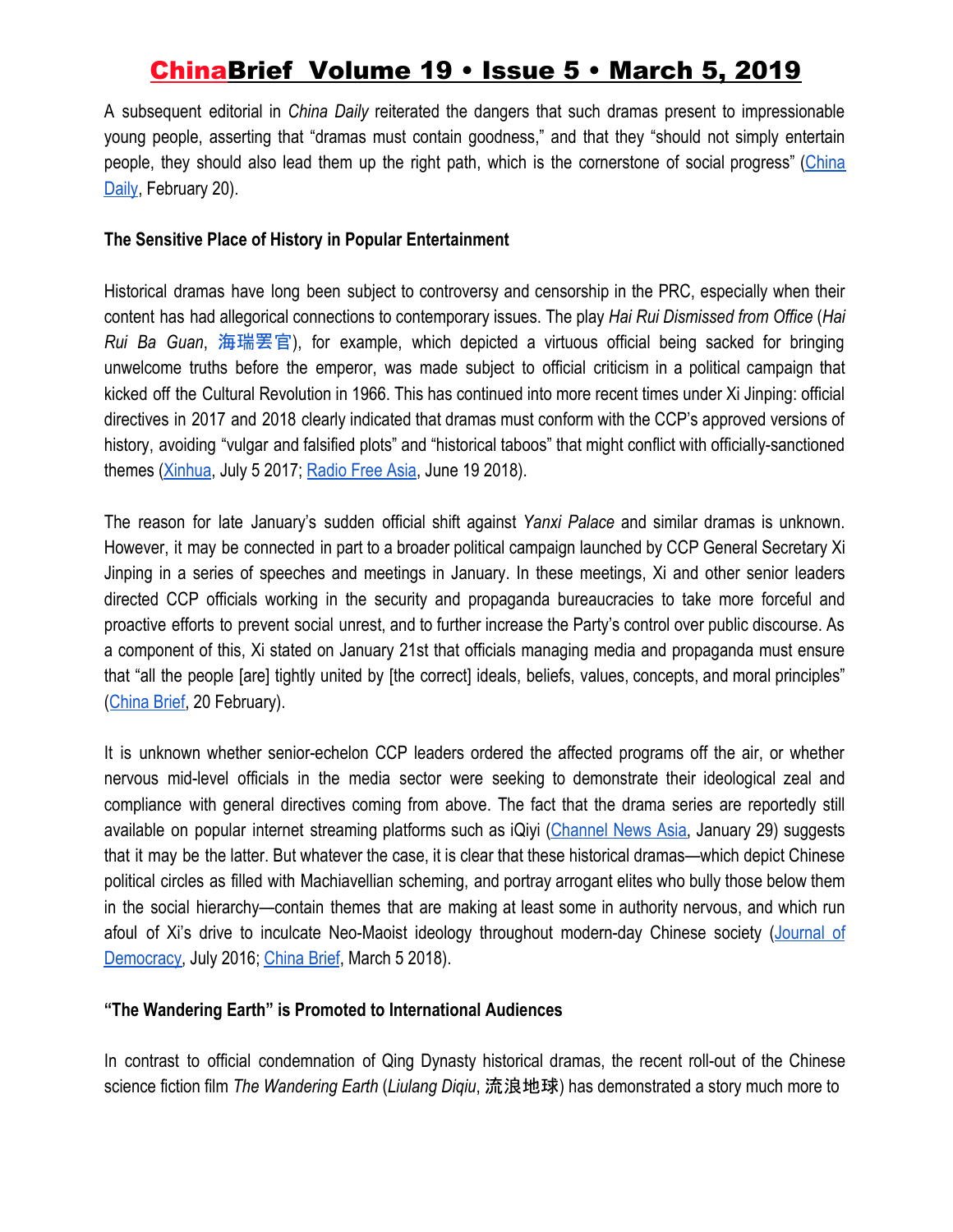the liking of PRC propaganda authorities. The film, adapted from a novella by Hugo Award-winning author Liu Cixin, tells the story of a future effort to move the Earth to another solar system when it is threatened with destruction by the expansion of the sun. In the story, the international effort to save the world is spearheaded by heroic Chinese scientists and astronauts. The film, with a reported budget of over 50 million dollars, represents one of the most ambitious efforts yet by a Chinese studio to produce the sort of big-budget, special effects-intensive blockbusters that have been a mainstay of Hollywood in recent years ([Hollywood](https://www.hollywoodreporter.com/heat-vision/chinese-sci-fi-movie-wandering-earth-get-us-release-1181473) [Reporter](https://www.hollywoodreporter.com/heat-vision/chinese-sci-fi-movie-wandering-earth-get-us-release-1181473), January 30). The film opened to big box office receipts in China, and has also received a release in 29 North American cities through China Media Capital [\(Xinhua](http://en.people.cn/n3/2019/0215/c90000-9546808.html), February 15). The film has received mixed but generally positive reviews in its limited U.S. release. **[2]**



*A promotional poster for the science fiction film* The Wandering Earth*, which opened to both domestic and international audiences in February 2019. In the film, heroic Chinese scientists and astronauts lead an international struggle to save the world from destruction.*

PRC state media outlets have been effusive in praising and promoting *The Wandering Earth*, on grounds that it has "amazed moviegoers with its bold imagination" and high-quality visual effects ([Xinhua](http://en.people.cn/n3/2019/0215/c90000-9546808.html), February 15). However, the most striking element of official coverage has been decidedly unsubtle commentary to the effect that the film demonstrates China's superior vision of international order. A *China Daily* article headlined "The Choice Between Chinese and Western Values" notes that the film displays "the collective political and social spirit of the Chinese people—which is conducive to building a community with a shared future for humankind" [\(China Daily,](http://www.chinadaily.com.cn/a/201902/12/WS5c61fe81a3106c65c34e8c60.html) February 12). A commentary in the *Global Times* noted that the film presents the common concerns of all humanity for the fate of the Earth, and that "Different from the U.S. sci-fi blockbusters which advocate individual heroism, *The Wandering Earth* proposes China's collective spirit… This is in line with how people see today's global affairs… China is making contributions to global development with its own strength and its own way" [\(Global Times](http://www.globaltimes.cn/content/1139278.shtml), February 18).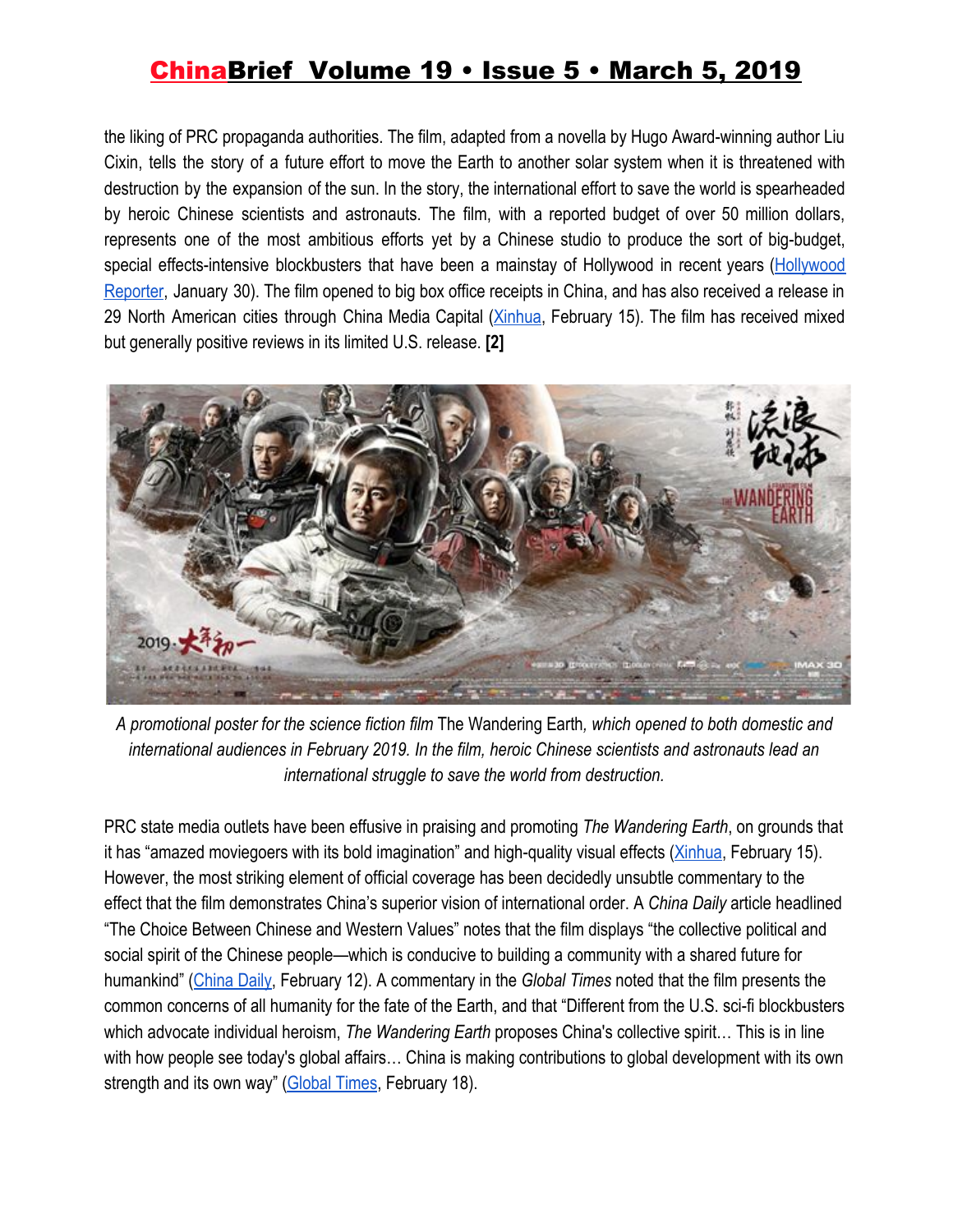### **Conclusions**

The starkly contrasting official treatments of these two different forms of popular entertainment are revealing of the narratives that the CCP wishes to present to the world—as well as the anxieties that preoccupy PRC leaders at home. *The Wandering Earth*, which presents courageous, selfless, and tech-savvy Chinese characters at the forefront of global leadership, is apparently very much the narrative that PRC media and propaganda officials wish to promote both at home and abroad. By contrast, the historical dramas that vanished from television in late January may have held up an uncomfortable allegorical mirror (whether intentionally or otherwise) to continuing problems within both the party-state hierarchy and Chinese society writ large. PRC media institutions continue to function as the mouthpieces of the state, and they tack their sails according to winds that blow from above; as the Xi administration continues to tighten the screws ever-more firmly over public discourse in China, popular entertainment is likely to feel increasing pressure to "feature goodness" as defined by the propaganda apparatus of the CCP.

*John Dotson is the editor of* China Brief*. Contact him at: cbeditor@jamestown.org.*

#### **Notes**

**[1]** See: "With 'Yanxi' and 'Ruyi' and Other Such Court Dramas, Negative Influences Cannot Be Ignored" [《延禧》《如懿》等宫廷剧霸屏 负面影响不容小觑], *Beijing Daily News* (北京日报), January 25, 2019, <http://ent.sina.com.cn/v/m/2019-01-28/doc-ihqfskcp1161992.shtml>. The five categories in which the shows are allegedly at fault are: "Making it a popular fashion to hanker after an imperial lifestyle" [热衷追崇 皇族生活方式, 使之成为流行时尚]; "By depicting detailed plots of 'court struggles,' [they have] worsened contemporary society" [精心演绎"宫斗"情节, 恶化当下社交生态]; "Unstintingly glamorizing the emperor and his servants, while ignoring the glories of today's heroic models" [不吝美化帝王臣相, 淡化今朝英模光辉]; "Spreading the ways of extravagance and pleasurable living, thus affecting industriousness and frugal virtue" [宣扬奢华享乐之风,冲击克勤克俭美德]; "Narrowly pursuing commercial interests, while weakening positive spiritual guidance" [片面追逐商业利益, 弱化正面精神 引导]. The translations offered here, which could be subject to slightly differing interpretations, are solely the responsibility of the author.

**[2]** As of March 3rd, the film review aggregation website *Rotten Tomatoes* registered a 77% positive rating for *The Wandering Earth* in both the critic and audience categories.

\*\*\*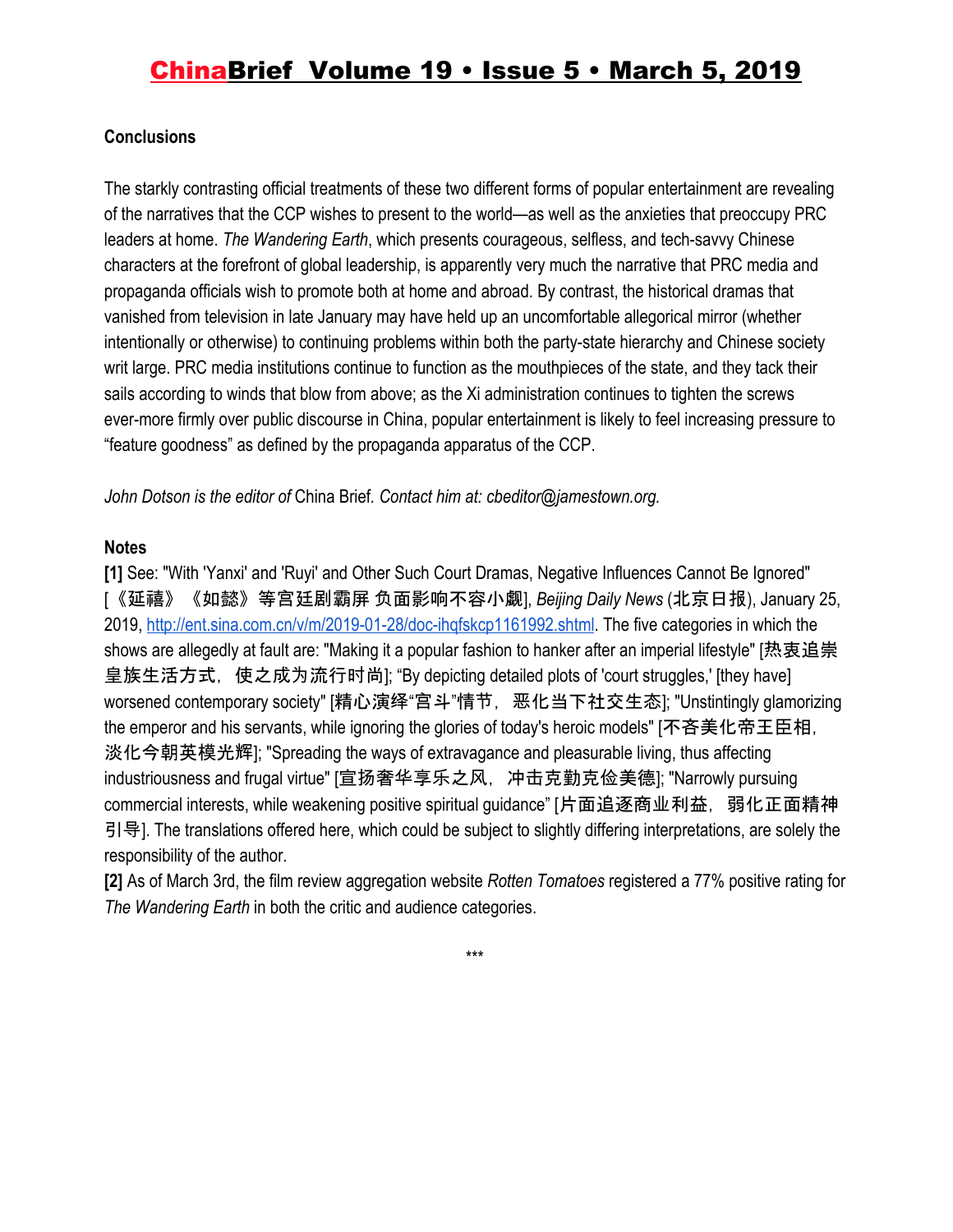### **Xi Jinping Warns Against the "Black Swans" and "Gray Rhinos" of a Potential Color Revolution**

*By Willy Lam*

#### **Introduction**

During the Lunar New Year holidays, political circles in Beijing were abuzz with this question: "Who, or what, are 'black swans' and 'gray rhinos'?" This followed a major speech given by President and Chinese Communist Party (CCP) General Secretary Xi Jinping at the Central Party School (CPS) last month, in which the the 65-year-old leader raised the highest alert for Party officials to "be on guard against black swans and keep watchful for gray rhinos" (*jingti hei tian'e, fangfan hui xiniu* / 警惕黑天鹅, 防范灰犀牛) ([People's](http://paper.people.com.cn/rmrbhwb/html/2019-01/22/content_1905265.htm) [Daily](http://paper.people.com.cn/rmrbhwb/html/2019-01/22/content_1905265.htm), January 22).

Noting that China's national security and stability were under multiple threats from within and without, the "core leader" warned: "We must keep our highest alert about 'black swan' *[i.e., unforeseen]* incidents and take steps to prevent 'gray rhino' *[i.e., known risks that are ignored]* incidents." Xi further added that "[We are] confronted with unpredictable international developments and a complicated and sensitive external environment… Our task at hand is to maintain stability as we continue our reform and development." The instructions given by the paramount leader amounted to a tall order: "We must fight well with pre-emptive warfare so as to prevent and withstand risks, and at the same time fight well the war of strategic initiatives [so as] to convert danger into safety and turn threats into opportunities" [\(CCTV.com](http://news.cctv.com/2019/01/23/ARTIJcMfhBGdAcbDmLDhf1Hj190123.shtml), January 23; [People's](http://paper.people.com.cn/rmrbhwb/html/2019-01/22/content_1905265.htm) Daily, January 22).



*Communist Party General Secretary Xi Jinping speaking at the CCP Central Party School (Jan. 21, 2019).*

#### **"Unpredictable" International Challenges for the PRC**

To what threats was Xi alluding? Given the emphasis on an "unpredictable" and "complicated" global situation, many thought that Xi was referring to the ongoing trade dispute with the administration of U.S. President Donald Trump. In the face of the aggressive tactics of Trump's trade negotiators, the Chinese team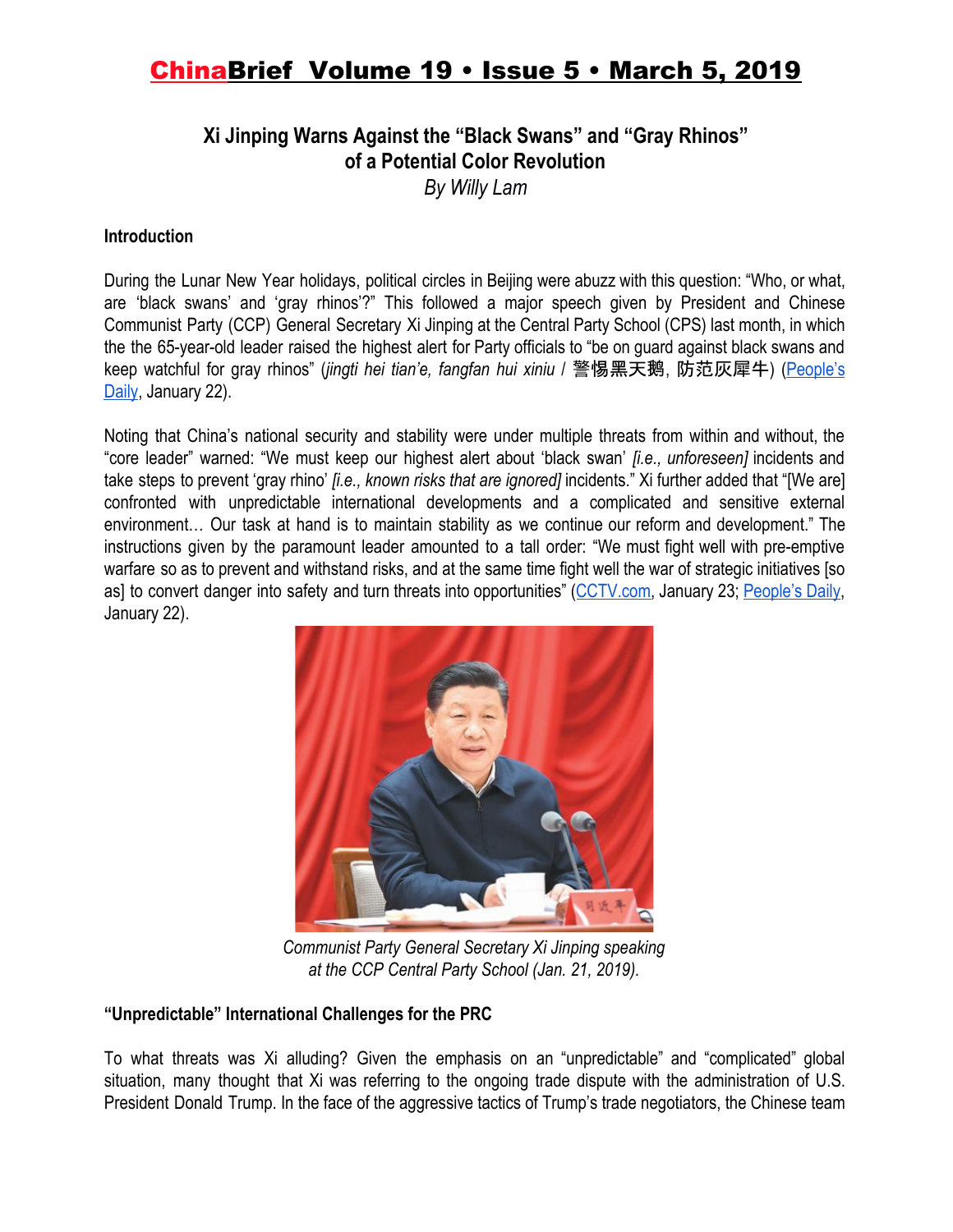has been obliged to make one concession after another. Thus, even before the possible striking of a deal by March 1st, Xi's representatives have already offered to buy \$1 trillion worth of American goods and to cut tariffs on imports of American automobiles. During his recent trip to Washington, Vice-Premier Liu He further signaled Beijing's willingness to purchase an additional 5 million tons of soybeans in the near future. At a meeting with Trump in the White House on February 1st, this key economic adviser to Xi even made a glaring mistake by saying that China would buy 5 million tons of soybeans "per day" (Ming Pao [Hong [Kong\],](https://news.mingpao.com/pns/%E4%B8%AD%E5%9C%8B/article/20190202/s00013/1549046262216/%E5%8A%89%E9%B6%B4%E6%99%A4%E7%89%B9%E6%9C%97%E6%99%AE-%E6%89%BF%E8%AB%BE%E8%B3%BC500%E8%90%AC%E5%99%B8%E5%A4%A7%E8%B1%86) February 2[;](http://trad.cn.rfi.fr/%E4%B8%AD%E5%9C%8B/20190201-%E5%8A%89%E9%B6%B4%E8%A8%B1%E8%AB%BE%E8%B3%BC%E7%BE%8E%E5%B7%A8%E9%A1%8D%E5%A4%A7%E8%B1%86-%E7%89%B9%E6%9C%97%E6%99%AE%E8%A2%AB%E6%8C%87%E8%81%BD%E6%88%90%E6%AF%8F%E6%97%A5500%E8%90%AC%E5%99%B8%E6%A8%82%E5%A3%9E) [Radio Free Asia](http://trad.cn.rfi.fr/%E4%B8%AD%E5%9C%8B/20190201-%E5%8A%89%E9%B6%B4%E8%A8%B1%E8%AB%BE%E8%B3%BC%E7%BE%8E%E5%B7%A8%E9%A1%8D%E5%A4%A7%E8%B1%86-%E7%89%B9%E6%9C%97%E6%99%AE%E8%A2%AB%E6%8C%87%E8%81%BD%E6%88%90%E6%AF%8F%E6%97%A5500%E8%90%AC%E5%99%B8%E6%A8%82%E5%A3%9E), February 1).

The Chinese leadership has also been shocked by an alarming series of events on the global scene. The Trump administration has been able to further synchronize the China-related policies of its allies in Europe, Asia and Australasia: this is evidenced by the number of countries that have followed Washington's advice not to use Huawei equipment, or which have drastically reduced business dealings with the company in the wake of Washington's accusations of large-scale espionage [\(CNN](https://edition.cnn.com/2019/02/11/tech/huawei-mike-pompeo-hungary/index.html), February 12[;](https://www.washingtonpost.com/world/asia_pacific/pompeo-warns-of-risks-to-us-cooperation-over-huawei/2019/02/11/3d67669c-2e17-11e9-8781-763619f12cb4_story.html?utm_term=.1e668c8b753f) The [Associated](https://www.washingtonpost.com/world/asia_pacific/pompeo-warns-of-risks-to-us-cooperation-over-huawei/2019/02/11/3d67669c-2e17-11e9-8781-763619f12cb4_story.html?utm_term=.1e668c8b753f) Press, February 11).

More countries have also joined the United States, Australia, and New Zealand in alleging that the PRC state-security apparatus has enhanced spying activities within their borders. Countries that have recently made charges of Chinese espionage have included Norway, Germany, Lithuania and Poland. The latter two nations used to be considered especially friendly to the PRC, due to trade and investment benefits emanating from the Asian giant ([Reuters,](https://www.scmp.com/news/world/europe/article/2185218/chinese-intelligence-hacked-norwegian-software-firm-visma-steal) February 7; [T](https://www.baltictimes.com/intelligence_warns_of_china_s_increasingly_aggressive_spying_in_lithuania/)he Baltic [Times,](https://www.baltictimes.com/intelligence_warns_of_china_s_increasingly_aggressive_spying_in_lithuania/) February 5). However, Lithuania's government recently identified PRC intelligence as a threat, and Poland has taken steps to distance itself from the PRC and align more closely with Washington ([Eurasia Daily Monitor,](https://jamestown.org/program/lithuania-adds-china-to-list-of-foreign-intelligence-threats/) February 19; [China Brief](https://jamestown.org/program/the-161-initiative-and-polands-disengagement-from-china/), February 15).

Additionally, the United States and allied countries such as the United Kingdom and Australia have also beefed up "freedom of navigation" trips by naval vessels and jet fighters close to military bases that the People's Liberation Army (PLA) has established on several South China Sea islets whose sovereignty is disputed by neighboring ASEAN countries [\(VOA](https://www.voachinese.com/a/england-south-china-sea-base-20190109/4735583.html), January 9; [Oriental Daily \(Hong Kong\)](https://hk.on.cc/hk/bkn/cnt/cnnews/20181003/bkn-20181003134544112-1003_00952_001.html), October 3, 2018).

All of this contributes to a sense among the CCP leadership that China faces a hostile international environment. However, while these events negatively impact Chinese security and developmental interests, they could hardly count as either "black swan" or "gray rhino" incidents. They are more like elephants in the room, which have elicited the attention of Beijing's security experts for several years or more. A policy of containment directed against China – supposedly spearheaded by Washington and followed by American allies – has been a consistent theme of Washington's foreign policy at least since the George W. Bush administration. Moreover, challenges to Beijing's sovereignty claims over the South China Sea have been made frequently in the past few years.

#### **"Black Swans" and "Gray Rhinos" on the Homefront**

The true meaning behind Xi's warning about "black swans" and "gray rhinos" is found in China's own domestic affairs. Since 2012, the CCP leadership has devoted enormous resources to preventing disruption to political stability emerging from the so-called "five new black categories" (*xin heiwulei*, 新黑物类): human rights attorneys; underground churches; dissidents; leading commentators on the Internet; and members of disadvantaged sectors in society (Apple Daily [\[Hong](https://hk.news.appledaily.com/international/daily/article/20120805/16576327) Kong], August 5, 2012[;](https://www.dw.com/zh/%E6%96%B0%E9%BB%91%E4%BA%94%E7%B1%BB%E6%94%B9%E5%8F%98%E4%B8%AD%E5%9B%BD/a-16139544) [Deutche](https://www.dw.com/zh/%E6%96%B0%E9%BB%91%E4%BA%94%E7%B1%BB%E6%94%B9%E5%8F%98%E4%B8%AD%E5%9B%BD/a-16139544) Welle Chinese, August 2, 2012). However, Xi and his top aides are also increasingly focused on political and ideological risks—particularly destabilization resulting from dissatisfaction with the "core leader" and his increasingly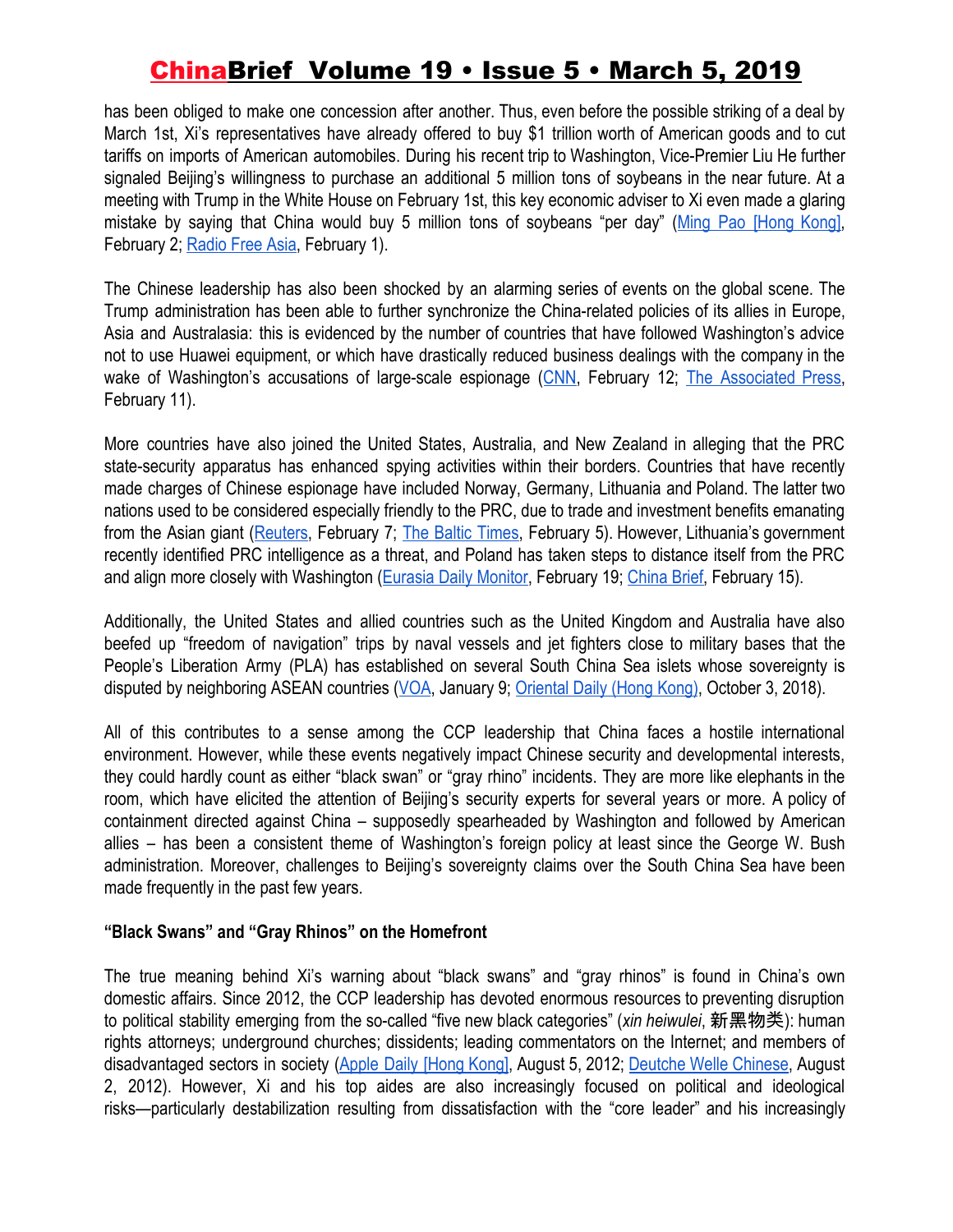pronounced embrace of Maoism [\(China](https://jamestown.org/program/who-are-xi-jinpings-enemies/) Brief, December 4, 2018). Xi, who last year changed the PRC Constitution to enable himself to rule for life, is scared about threats to his own authority. As well-known political commentator Li Datong has pointed out, regime security is an obsession for Xi: "They [Xi and his cronies] see the risks of rebellion… as the economy becomes worse, people from all walks of the society can become opponents [of the administration]" [\(Guardian](https://www.theguardian.com/world/2019/jan/22/xi-warns-china-to-maintain-political-security-against-black-swans-of-economic-volatility), January 22).

Evidence that the dangers worrying Xi originate from within China can be found in Xi's January 21st speech, in which he said that the CCP faced "seven major risks, including [factors relating to] politics, ideology, economics, technology, society, the external environment and party construction" [\(Gov.cn](http://www.gov.cn/xinwen/2019-01/21/content_5359898.htm?tdsourcetag=s_pcqq_aiomsg), January 21). Xi's paranoia about the subversive impact of dissident intellectuals, NGO activists, and house church members was also demonstrated by the fact that four days after his CPS speech he held a Politburo "study session" on the premises of the *People's Daily*. Xi, who heads the CCP's Central Commission on Cyberspace Affairs, said the party must tighten control over the Internet, which has become perhaps the most potent weapon of the regime's opponents. He called upon ideological and media cadres to ensure that "all the people must be tightly united by [the correct] ideals, beliefs, values, concepts, and moral principles" (China News [Service,](http://www.chinanews.com/gn/2019/01-26/8740076.shtml) January 26, [Xinhua](http://www.xinhuanet.com/politics/leaders/2019-01/25/c_1124044810_4.htm), January 25). In explicating Xi's CPS speech, Xia Kedao, a popular commentator for *People's Daily Overseas Edition* noted that "ideological struggle at the present moment mostly takes place on the Internet, whose main users are young people." Xia further asserted that "Many forces in and out of China are using the Net to nurture sympathizers of their value systems, and even opponents and subverters of the current administration" ([V.China.com.cn](http://v.china.com.cn/news/2019-01/27/content_74414513.htm), January 27).

Ironically, the phenomenon of alleged trouble-making elements such as the "new black categories" undermining political stability belongs in the "gray rhino" category—largely because Xi's 24-hour, multi-dimensional, AI-enabled police state apparatus has been remarkably successful in keeping rebellion at bay [\(China](https://jamestown.org/program/beijing-harnesses-big-data-ai-to-perfect-the-police-state/) Brief, July 21, 2017). That is why the CCP leadership held an extraordinarily large number of meetings in January geared toward warning cadres—especially those in charge of internal security, ideology and propaganda departments—not to lower their guard. For example, on January 16th Xi convened a national meeting on the subject of reinforcing the *zhengfa* ("political and legal") apparatus. Officials working in local police forces, the Ministry of Public Security, Ministry of State Security, the Supreme People's Court, and the Supreme People's Procuratorate have all been tasked to "be brave in shouldering responsibilities, keen in reform and innovation [so as] to do well the job of safeguarding the nation's political security, and protecting the stability of the overall social [situation]" [\(People's Daily,](http://politics.people.com.cn/n1/2019/0116/c1024-30559256.html?form=rect) January 16[;](http://www.xinhuanet.com/politics/leaders/2019-01/25/c_1124044208.htm) [Xinhua,](http://www.xinhuanet.com/politics/leaders/2019-01/25/c_1124044208.htm) January 15).

Xi's foremost fear seems to be a qualitative mutation in the nature of popular resistance to the authoritarian regime he leads—a shift that could pave the way for a "black swan" occurrence. The president's concerns were revealed in a meeting of senior national and regional police officers convened on January 24th by Politburo member Zhao Kezhi, who doubles as Minister of Public Security and Head of the Central Political-Legal Commission. While this conference of top cops was largely called to follow up on instructions given by Xi in the *zhengfa* conference nine days earlier, Zhao revealed the depth of anxiety among the top leadership over the possible break-out of a "color revolution" (*yanse geming*, 颜色革命). This term refers to the series of pro-democracy "revolutions" that took place in the mid-2000s in former Soviet states (including Georgia, the Ukraine, and Kyrgyzstan), as well as the Arab Spring of the early 2010s. The standard CCP interpretation is that these cataclysmic developments occured due to the collusion of pro-Western dissident forces in these countries with American "ideological infiltration" and material assistance ([Qstheory.cn,](http://www.qstheory.cn/llqikan/2016-01/17/c_1117800282.htm) January 17, 2016; [Xinhua,](http://www.xinhuanet.com/world/2015-10/10/c_128303420.htm) October 10, 2015).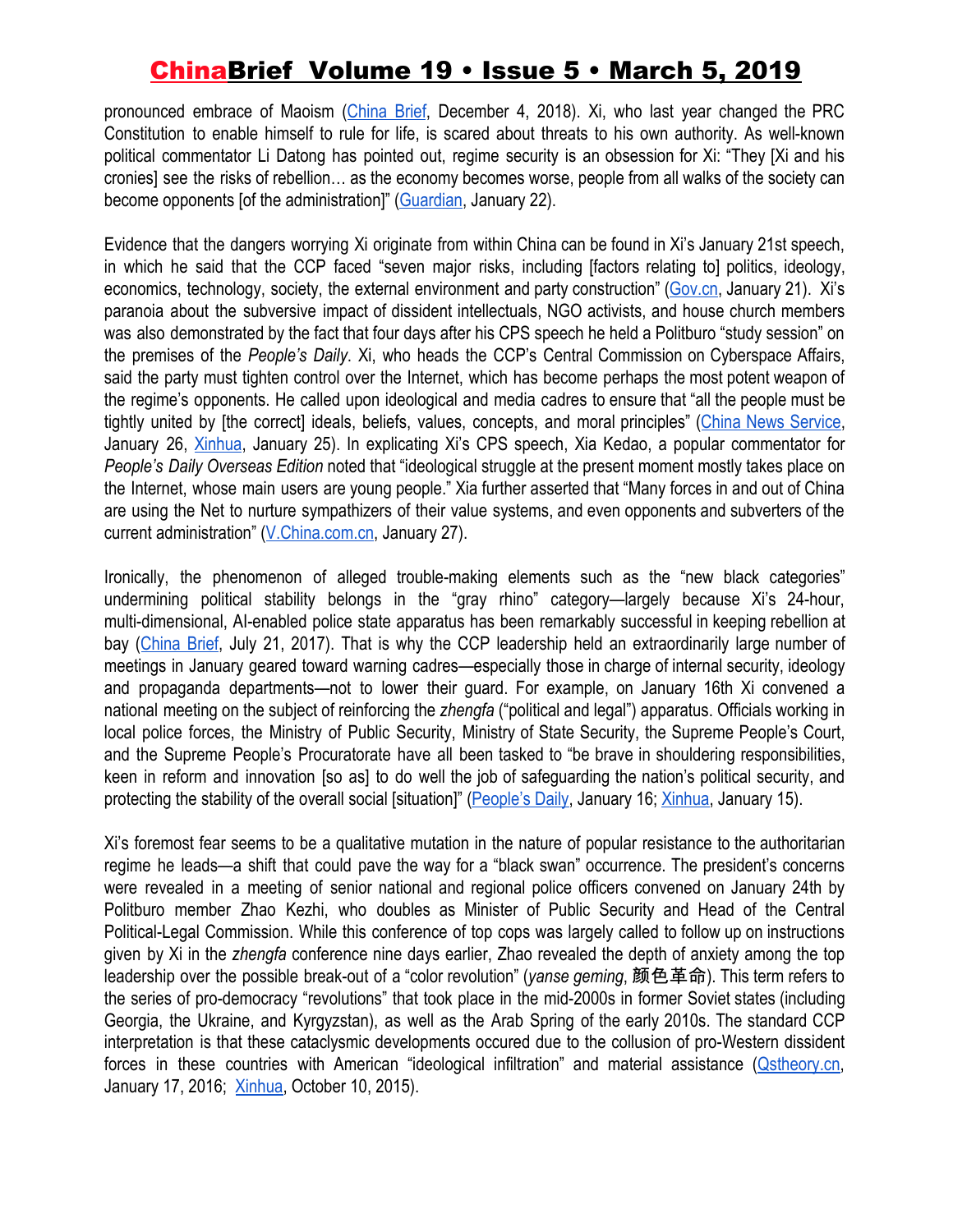While there have been repeated references in the official PRC media throughout the past decade to the specter of a color revolution, this is the first time since Xi came to power in 2012 that the possible demise of the CCP regime via a *yanse geming* has been raised at the highest level. In response to Xi's demand that police officials raise their wariness even against unlikely eventualities, Zhao noted at the conference that "the entire wisdom and the entire power of the police must be focused on preventing and countering 'color revolutions'." He further added that "We must fight well the battle of managing public safety… We must resolutely fight well the overall battle of the *fangkong ["prevention and control"]* of social [upheavals]" [\(MPS.gov.cn](http://www.mps.gov.cn/n2255079/n5967516/n5981117/n5981148/c5989667/content.html), January 15).

#### **Seeking to Strengthen Loyalty to the "Core" of the CCP**

As with other battle cries issued by Xi, the aspiring president for life has not offered clear solutions for the social, political and economic problems facing the nation. As veteran historian Zhang Lifan has pointed out, "[statistical] curves relating to politics, economics and social sentiments have reached the breaking point." However, it is also not accidental that Xi's admonition to CCP cadres to uphold stability has been linked together with a demand of utmost loyalty to Xi himself: as Zhang has further noted, "On the one hand, the Communist Party's sense of crisis has increased due to force of circumstances… On the other hand, Xi Jinping has taken advantage of the crisis to continue to boost his own power" ([Radio Free Asia,](https://www.rfa.org/cantonese/news/risk-01232019082604.html) January 23). At the CPS meeting, Xi urged all cadres to enhance their "fourfold consciousness" (*si ge yishi*, 四个意识): political consciousness, consciousness about the big picture of party dominance, consciousness about following the instructions of the "core" leadership of the party, and consciousness about seeing eye to eye with the core. Moreover, Xi instructed, party members must "self-consciously remain at the highest level of unity with the party *zhongyang [i.e., central authorities]* in their thoughts, politics and action" ([People's](http://paper.people.com.cn/rmrbhwb/html/2019-01/22/content_1905265.htm) Daily, January 22). As Xi has declared himself to be the "core" of the party, professing fealty to the core and the *zhongyang* actually means declaring undying loyalty to Xi himself.

As though Xi's unchallenged power was not already evident to all, in a January 25th meeting the Politburo approved three regulations on "party construction," whose themes again relate to strengthening the decision-making authority of the *zhongyang*. For example, the "Regulations on Seeking Permission and Filing Reports on Major Issues of the CCP" simply means that no new policies can be conceived or implemented without Xi's imprimatur ([Xinhua](http://www.xinhuanet.com/politics/leaders/2019-01/25/c_1124044063.htm), January 25). As police chief Zhao Kezhi made it clear at the national meeting of top law-enforcement officers, "we must ceaselessly strengthen our loyalty to the core…and remain at a high level of unity with the party *zhongyang* with comrade Xi Jinping as its core" [\(MPS.gov.cn,](http://www.mps.gov.cn/n2255079/n5967516/n5981117/n5981148/c5989667/content.html) January 15).

As the world watches with anxiety the unfolding series of crises shaking up China, more questions are being asked as to whether simply enhancing loyalty to the top leadership will effectively solve the country's problems. As long as these problems persist, Xi and other leaders in the CCP's top echelons will continue to watch nervously for the potential emergence of those mysterious and frightening beasts known as "black swans" and "gray rhinos."

Dr. Willy Wo-Lap Lam is a Senior Fellow at The Jamestown Foundation. He is an Adjunct Professor at the Center for China Studies, the History Department and the Program of Master's in Global Political Economy at the Chinese University of Hong Kong. He is the author of five books on China, including "Chinese Politics in *the Era of Xi Jinping" (Routledge 2015).*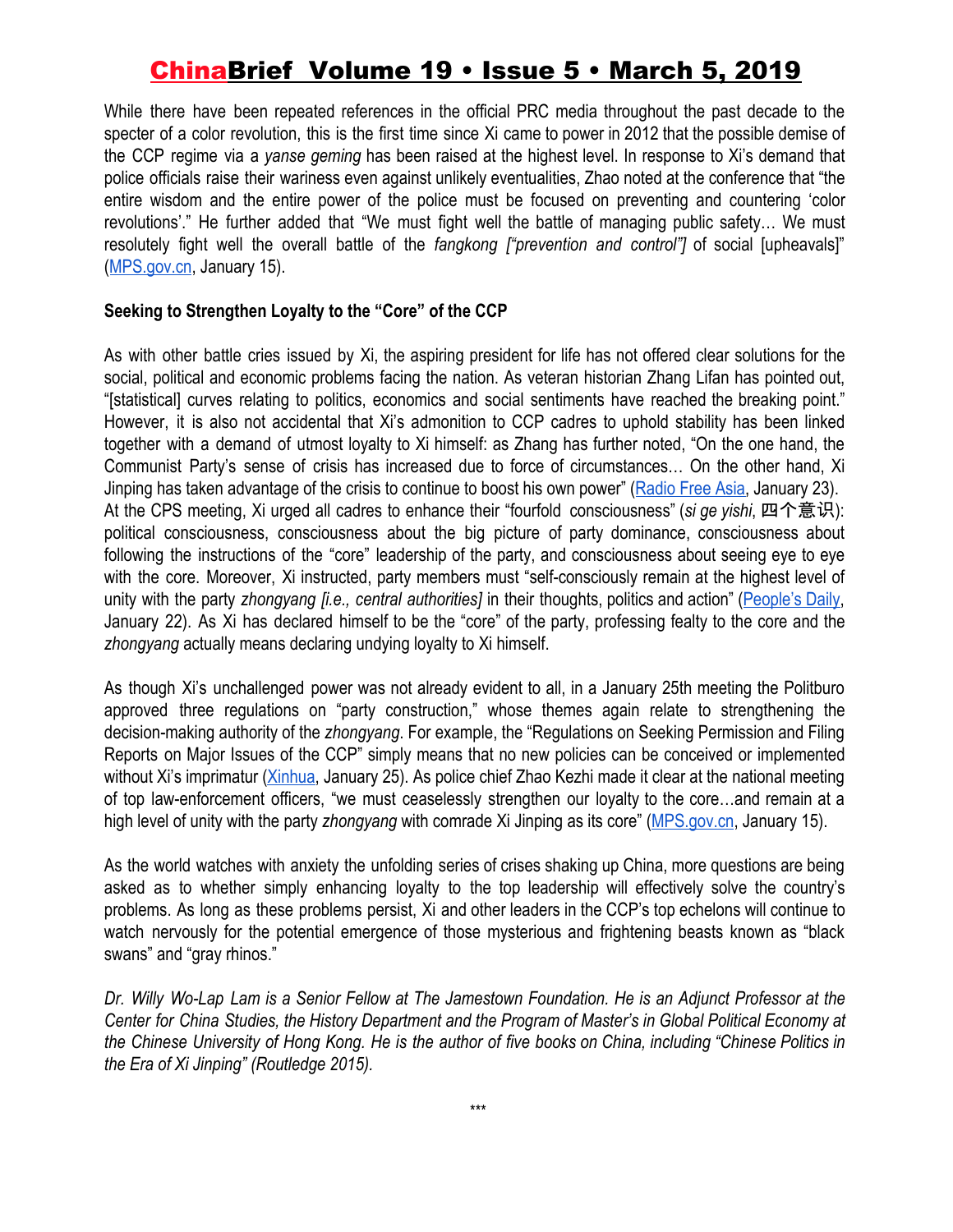### **Islamic Countries Engage with China Against the Background of Repression in Xinjiang** *By Roie Yellenik*

#### **The Silence of the Muslim World Regarding Repression in China**

Throughout 2018, a steadily growing body of evidence revealed the existence of a vast network of detainment facilities in China's western Xinjiang Province, in which hundreds of thousands of Uighurs—a Turkic-speaking and majority Muslim ethnic group—are or have been confined for extended periods of time [\(China](https://jamestown.org/program/evidence-for-chinas-political-re-education-campaign-in-xinjiang/) Brief, May 15 2018[;](https://jamestown.org/program/xinjiangs-re-education-and-securitization-campaign-evidence-from-domestic-security-budgets/) [China](https://jamestown.org/program/xinjiangs-re-education-and-securitization-campaign-evidence-from-domestic-security-budgets/) Brief, November 5 2018). Many of these facilities function as "transformation through education" centers, in which detainees are made subject to abusive treatment and severe psychological pressure to proclaim loyalty to the Chinese Communist Party (CCP) ([China](https://jamestown.org/program/the-learning-curve-how-communist-party-officials-are-applying-lessons-from-prior-transformation-campaigns-to-repression-in-xinjiang/) Brief, February 1; [Freedom](https://freedomhouse.org/article/joint-statement-calling-xinjiang-resolution-united-nations-human-rights-council) House, February 13). Even outside such facilities, the Chinese authorities have created a pervasive surveillance regime in Xinjiang that is one of the most repressive in the world ([Human](https://www.hrw.org/report/2018/09/09/eradicating-ideological-viruses/chinas-campaign-repression-against-xinjiangs) Rights [Watch,](https://www.hrw.org/report/2018/09/09/eradicating-ideological-viruses/chinas-campaign-repression-against-xinjiangs) September 9 2018; [Congressional Executive Commission on China](https://www.cecc.gov/events/hearings/surveillance-suppression-and-mass-detention-xinjiang%E2%80%99s-human-rights-crisis), July 26 2018).

The repression against the Uighurs has been accompanied by a broader campaign in the People's Republic of China (PRC) to suppress Islamic culture and religious practice. In 2018, the PRC issued bans on giving newborn children Islamic-themed names (Arab [News,](http://www.arabnews.com/node/1090416/world) April 26 2017). Uighurs have reportedly been forced to drink alcoholic beverages and eat pork during Lunar New Year celebrations, or else risk arrest (Yeni [Safak](https://www.yenisafak.com/en/world/uyghur-muslims-forced-to-drink-alcohol-eat-pork-by-chinese-officials-in-xinjiang-3474048), February 8). In 2018, PRC citizens traveling to Mecca for the *hajj* pilgrimage were made to wear GPS-based personal tracking devices (Muslim [Council](http://muslimcouncil.org.hk/11500-chinese-muslims-embark-on-hajj-this-year-with-gps-surveillance-from-chinese-government/) of Hong Kong, August 4 2018). Throughout 2018, the government has even conducted a broad campaign of demolishing mosques, on the flimsy pretext of protecting the public from the dangers of dilapidated buildings [\(Gulf News,](https://gulfnews.com/world/asia/mosque-protest-highlights-chinas-shrinking-religious-spaces-1.2264468) August 11 2018; [Radio Free Asia](https://www.rfa.org/english/news/uyghur/chinese-authorities-continue-to-destroy-mosques-in-xinjiang-09072018171910.html), September 7 2018).

This state-directed repression and harassment directed against Muslims in China has drawn broad international condemnation throughout the Western world. However, what has been the reaction from the Islamic world itself? Although reactions among major states have varied *(as discussed below)*, the reaction throughout the Islamic world has largely been one of deafening silence—and when voices are raised, they have been faint. The Independent Human Rights Commission of the Organization of Islamic Cooperation (OIC) provides a representative example: following meetings in December to 2018 to discuss the plight of the Uighurs, the Commission issued a tepid statement in which it "expressed concern on these disturbing reports on the treatment of [Uighur](https://twitter.com/hashtag/Uighur?src=hash) [Muslims](https://twitter.com/hashtag/Muslims?src=hash) and expressed hope that [China](https://twitter.com/hashtag/China?src=hash), which has excellent bilateral relations with most [OIC](https://twitter.com/hashtag/OIC?src=hash) countries as well as the [OIC,](https://twitter.com/hashtag/OIC?src=hash) would address the legitimate concerns of Muslims around the world" ([Twitter](https://twitter.com/OIC_OCI/status/1072399894743277568), December 11 2018).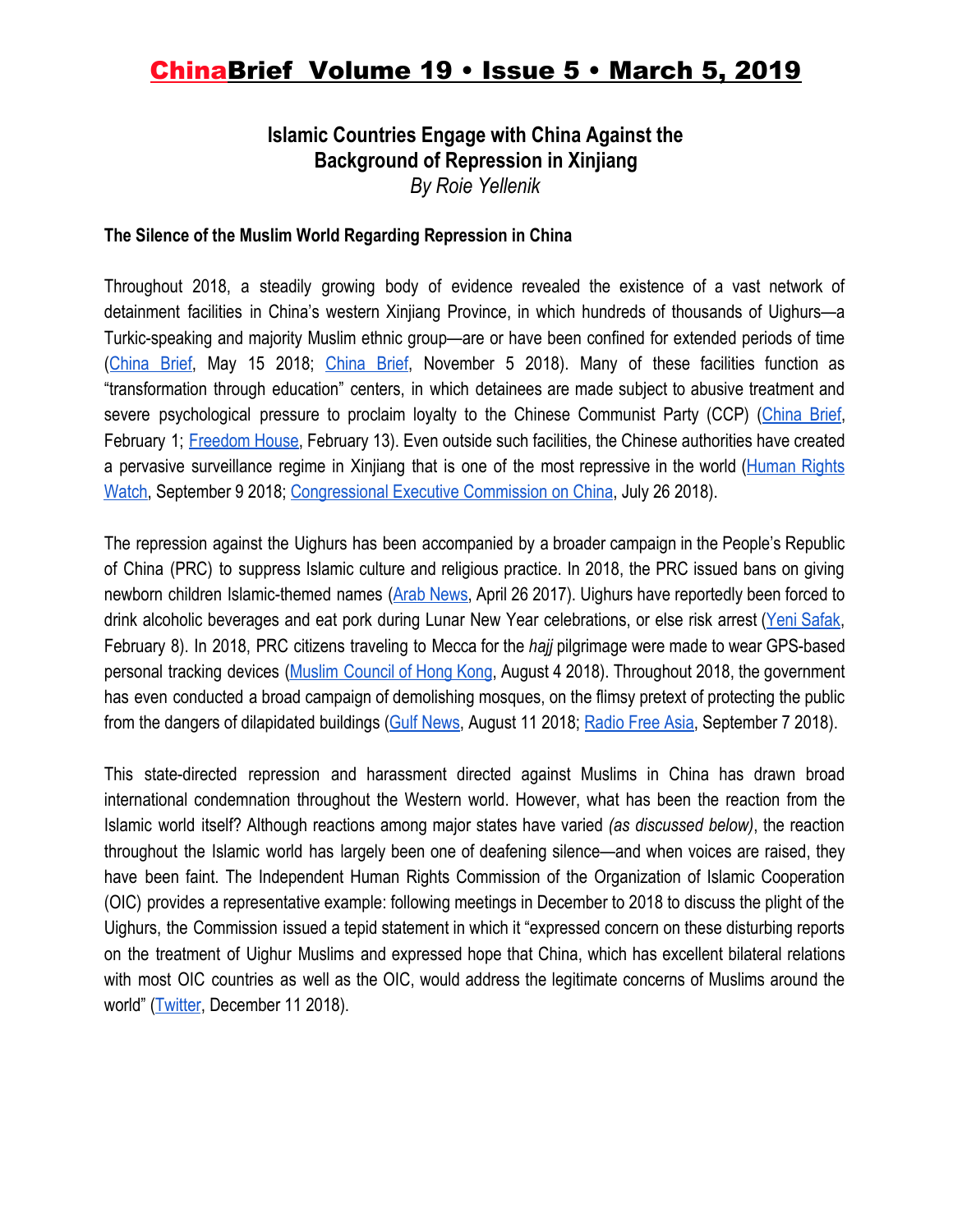#### **Egypt and Saudi Arabia Set the Tone for Sunni States**

Egypt and Saudi Arabia, two pillar states for the Sunni Arab world, have long prioritized their relations with the PRC over any concern for Muslim minorities in China. The two countries have even acted to shield the PRC from criticism: following violent riots in Xinjiang in 2009, Egypt and Saudi Arabia both assisted the PRC by helping to block a draft resolution critical of China that was under debate in the OIC. **[1]** In 2017, Egypt went further by rounding up dozens of Uighur students residing in Egypt, and sending them back to China—without explanation, and without the men being able to meet with lawyers or their families ([Radio](https://www.rfa.org/english/news/uyghur/students-07072017155035.html) [Free Asia](https://www.rfa.org/english/news/uyghur/students-07072017155035.html), July 7 2017).

In February 2019, Saudi Arabian Crown Prince Mohammed bin Salman (MBS) made a high-profile visit to the PRC, in which he committed to strengthening his country's relationship with China, and offered no public comment about the Uighurs or other oppressed Muslims [\(Sputnik](https://arabic.sputniknews.com/arab_world/201902201039202323-%D8%A7%D9%84%D8%B5%D9%8A%D9%86-%D8%A7%D9%84%D8%AA%D9%87%D8%AF%D8%A6%D8%A9-%D8%A7%D9%84%D8%B3%D8%B9%D9%88%D8%AF%D9%8A%D8%A9-%D8%A5%D9%8A%D8%B1%D8%A7%D9%86/) News Arabic, February 20). In the course of his trip, MBS reportedly signed 35 economic cooperation deals worth a total of \$28 billion U.S. dollars [\(Khaleej](https://www.khaleejtimes.com/business/local/saudi-arabia-and-china-sign-28-billion-worth-of-economic-agreements) Times, February 22[;](https://www.annahar.com/article/939968-%D8%A7%D9%84%D8%B3%D8%B9%D9%88%D8%AF%D9%8A%D8%A9-%D9%8A%D9%88%D9%82%D8%B9-%D9%85%D8%B0%D9%83%D8%B1%D8%A9-%D8%AA%D9%81%D8%A7%D9%87%D9%85-%D8%A8%D8%B4%D8%A3%D9%86-%D8%A7%D9%84%D8%B7%D8%A7%D9%82%D8%A9-%D8%A7%D9%84%D9%85%D8%AA%D8%AC%D8%AF%D8%AF%D8%A9-%D9%85%D8%B9-%D8%A7%D9%84%D8%B5%D9%8A%D9%86) [Annahar,](https://www.annahar.com/article/939968-%D8%A7%D9%84%D8%B3%D8%B9%D9%88%D8%AF%D9%8A%D8%A9-%D9%8A%D9%88%D9%82%D8%B9-%D9%85%D8%B0%D9%83%D8%B1%D8%A9-%D8%AA%D9%81%D8%A7%D9%87%D9%85-%D8%A8%D8%B4%D8%A3%D9%86-%D8%A7%D9%84%D8%B7%D8%A7%D9%82%D8%A9-%D8%A7%D9%84%D9%85%D8%AA%D8%AC%D8%AF%D8%AF%D8%A9-%D9%85%D8%B9-%D8%A7%D9%84%D8%B5%D9%8A%D9%86) February 22). PRC state press hailed the visit as proof that Saudi Arabia "attached great importance to the comprehensive strategic partnership with China… [and] firmly supported China's efforts to safeguard its sovereignty, security and stability, and opposed external forces interfering in China's domestic affairs." The prince's Chinese hosts further asserted that the two countries would "push forward anti-terrorism, law enforcement and security cooperation, while enhancing experience exchanges on de-radicalization" ([Xinhua](http://www.xinhuanet.com/english/2019-02/22/c_137842899.htm), February 22).

Non-Arab Sunni states have generally followed the same course. When the plight of the Uighurs was raised in Indonesia's Parliament in December 2018, Vice President Jusuf Kalla commented that his government wished "to prevent any human rights violations," but that "we don't want to intervene in the domestic affairs of another country" ([ABC,](https://www.abc.net.au/news/2018-12-23/muslim-governments-stayed-silent-on-chinese-minority-uyghur/10630822) December 22 2018). In Pakistan—arguably the most pro-PRC of any major Muslim state, and a major recipient of Chinese investments—Prime Minister Imran Khan has professed ignorance of the situation in Xinjiang ([Express](https://tribune.com.pk/story/1883992/1-pm-doesnt-know-much-condition-uighurs-china/) Tribune, January 8), and the Foreign Ministry has claimed that the entire situation has been distorted by a "faction of foreign media [who] are trying to sensationalize the matter by spreading false information" [\(Express Tribune](https://tribune.com.pk/story/1871208/3-growing-outcry-china-detention-camps-sensationalised-foreign-office/), December 20 2018),

The sensitivity of many states in the Islamic world regarding their own human rights records has made these governments unwilling to criticize China for its anti-Muslim repression: these countries are willing to sacrifice the Uighurs for their own interests, and they comply with China's preference for "non-interference in domestic affairs" (Middle East [Institute](https://www.mei.edu/publications/arab-gulf-states-silent-chinas-xinjiang-crackdown.), January 22). Furthermore, China is Saudi Arabia's largest customer, and the Saudi economy (as well as that of other countries in the region) relies on exporting natural resource products. Economic dependence on China is a common factor in the Middle East, and in order to maintain the market access, cheap loans, and consumer goods that benefit their own economies, these nations must keep their relations with China positive.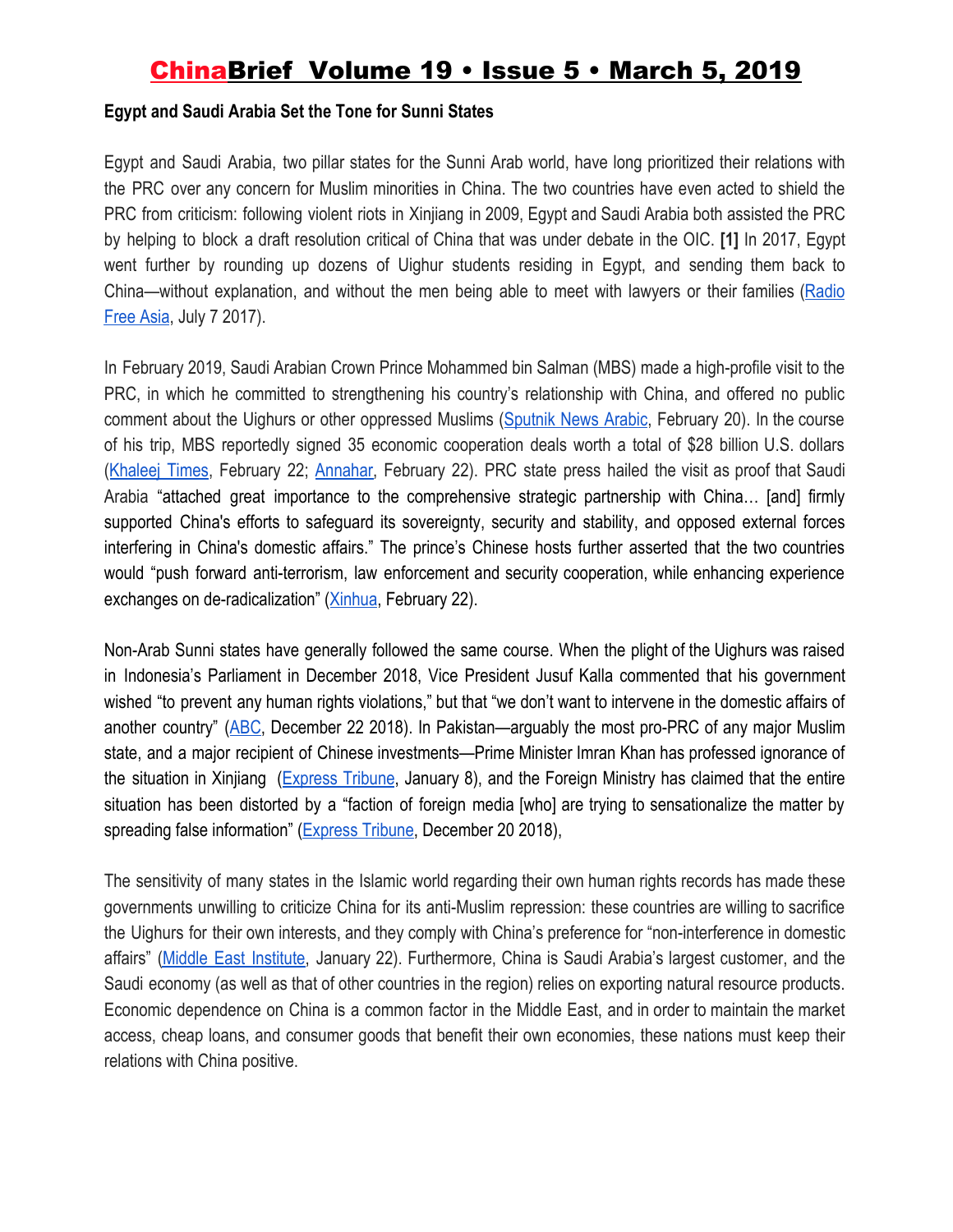Additionally, there is speculation amongst America's traditional Sunni allies that the United States might sooner or later withdraw from the region; this contributes to a belief in some quarters that time is on China's side. PRC state media has sought to play up this theme: commenting on the visit to China by MBS, *Global Times* stated that "Riyadh used to rely on the West… However, having realized that Western countries are not always dependable, the Saudi Prince is banking on [a] 'Look East' policy" for his country [\(Global](http://www.globaltimes.cn/content/1139895.shtml) Times, February 24).



*Saudi Crown Prince Mohammed bin Salman poses for a publicity photograph during a visit to the Great Wall of China, February 21, 2019.*

#### **A Divided Iran Continues to Side with China**

Although Iran—the leading Shia state of the Middle East—is at loggerheads with its arch-rival Saudi Arabia on a broad range of issues, the two share a common approach in prizing diplomatic and economic relations with the PRC over concern for China's Muslims. Iran chafes under significant economic sanctions, and depends to a large degree on trade with China; furthermore, the Islamic Republic has long sought to cultivate China and Russia as counterweights to American influence in the region. This has led Iran to remain largely silent regarding China's anti-Muslim repression (The [Diplomat](https://thediplomat.com/2018/09/irans-careful-approach-to-chinas-uyghur-crackdown/), September 18 2018). Iran's government, like its Sunni counterparts, also shares sensitivities regarding its own human rights record, and concerns that human rights could be invoked by outside powers as a justification for intervention in its domestic affairs. **[2]**

In the past, statements of concern for China's Muslims have been made by some dissident figures in the clerical hierarchy. In the course of Iran's contested 2009 elections, reformist clerics made an issue of the PRC's treatment of the Uighurs, and of Iran's own silence in response: Ayatollah Hossein Nouri Hamedani and Ayatollah Yousef Sanei issued separate statements that criticized China's violent suppression of unrest in Xinjiang, as well as China's efforts to dominate the markets of Muslim countries [\(Tehran](https://www.tehrantimes.com/news/198757/Clerics-stand-up-for-rights-of-Uyghur-Muslims) Times, July 14 2009; [N](https://www.nytimes.com/2009/07/14/world/middleeast/14iran.html)ew York [Times](https://www.nytimes.com/2009/07/14/world/middleeast/14iran.html), July 14 2009). Similar criticisms were later repeated by members of the Iranian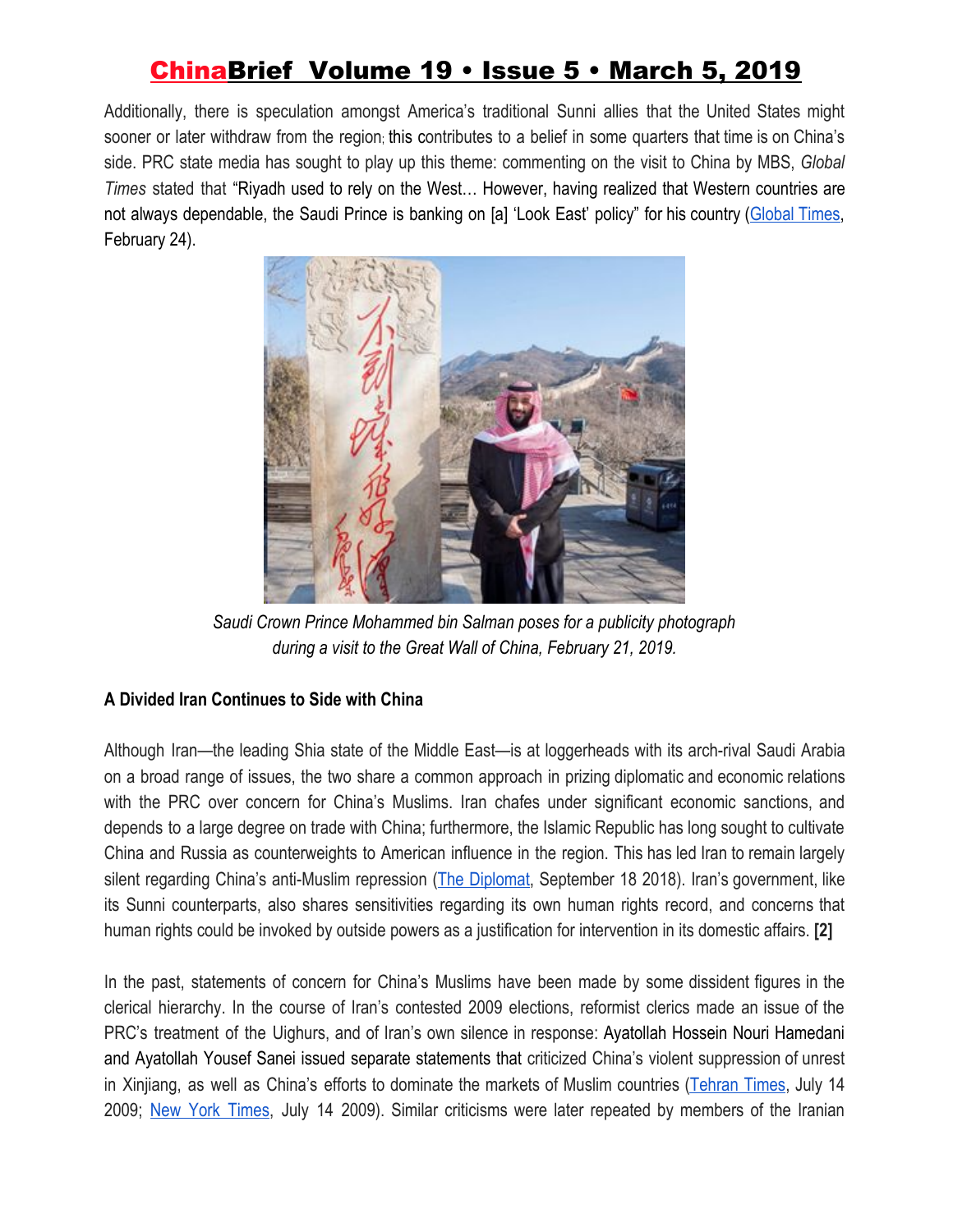Parliament and the Tehran City Council (The [Diplomat,](https://thediplomat.com/2018/09/irans-careful-approach-to-chinas-uyghur-crackdown/) September 18 2018). However, these criticisms have not changed the policy orientation of the regime, which continues to prioritize relations with the PRC above other concerns.

#### **Turkey as an Isolated Voice of Criticism**

Turkey, which shares ethno-linguistic ties with the Uighurs, has been the one major Muslim state to speak out against the repression of Chinese Muslims. Turkey's President, Recep Tayyip Erdoğan, has appealed to a sense of common heritage with Uighurs and has positioned himself as their protector. In response to the riots in Urumqi in 2009, Erdoğan said: "These events in China are genocide and we request the Chinese government to not play a spectator's role… It is clear barbarity" [\(Hurriyet,](http://www.hurriyetdailynews.com/turkish-pm-erdogan-starts-china-visit-in-urumqi-17952/) April 9 2012).

However, even Turkey's policy has been volatile, and subject to shifts over time. By the end of 2017, the Turkish leadership shifted in a more pro-PRC direction. Following a meeting between China's Minister of Foreign Affairs, Wang Yi, and his Turkish counterpart, Mevlüt Çavuşoğlu, the Turkish minister stated that "Turkey's security is related to China's security." This was accompanied by restrictions on media coverage of the Uighur issue, which was intended to silence criticism of PRC policy ([Reuters](https://www.reuters.com/article/us-china-turkey-idUSKBN1AJ1BV), August 3 2017; [Besa](https://besacenter.org/he/perspective-papers-he/%D7%A1%D7%99%D7%9F-%D7%AA%D7%95%D7%A8%D7%9B%D7%99%D7%94-%D7%99%D7%97%D7%A1%D7%99%D7%9D/) [Center,](https://besacenter.org/he/perspective-papers-he/%D7%A1%D7%99%D7%9F-%D7%AA%D7%95%D7%A8%D7%9B%D7%99%D7%94-%D7%99%D7%97%D7%A1%D7%99%D7%9D/) September 2017).



*Demonstrators in Instanbul protest against the treatments of Ughurs in China (November 2018).*

In 2019, Turkey has changed its stance again. On February 9th, the Turkish Ministry of Foreign Affairs published an announcement condemning the "arbitrary arrests, torture and political brainwashing in the internment camps throughout Xinjiang." The Turkish announcement called the camps "a shame for all humanity" and called on the Secretary General of the United Nations to take action. This change was precipitated by the reported death in a Chinese internment camp of the renowned Uighur poet and musician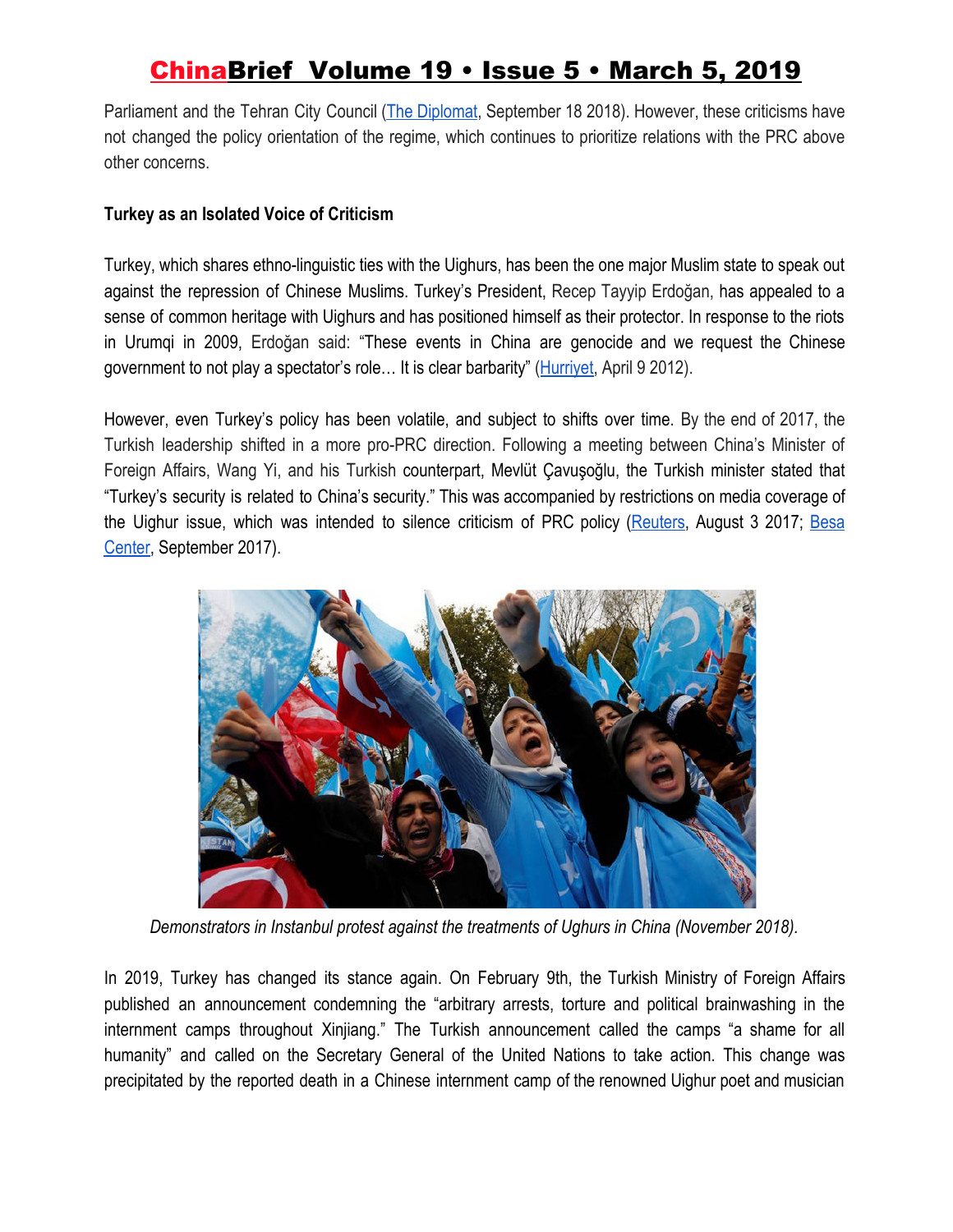Abdurehim Heyit, who had been imprisoned due to the ideas expressed in his poems (Turkish [Foreign](http://www.mfa.gov.tr/sc_-06_-uygur-turklerine-yonelik-agir-insan-haklari-ihlalleri-ve-abdurrehim-heyit-in-vefati-hk.en.mfa) [Ministry,](http://www.mfa.gov.tr/sc_-06_-uygur-turklerine-yonelik-agir-insan-haklari-ihlalleri-ve-abdurrehim-heyit-in-vefati-hk.en.mfa) February 9). **[3]**

The roller coaster nature of Turkey's stance towards China and the Uighurs has three apparent reasons. The first is Turkey's need to maintain expanding ties with China. Turkey's society has radicalized during Erdoğan's rule, which has contributed to rising Turkish nationalism that rejects Europe and the West; and when denied membership in the European Union, Ankara began seeking allies elsewhere. Additionally, the PRC's Belt and Road Initiative (BRI) introduced an economic incentive that reinforced Turkey's alignment with China: the price Turkey paid for BRI investment was silence on the Uighur issue.

The second major reason is the Turkey-Qatar bloc's struggle with Egypt and Saudi Arabia for the leadership of the Sunni world ([Al-Jazeera,](https://www.aljazeera.com/news/middleeast/2019/01/erdogan-vows-strengthen-cooperation-qatar-190113132119164.html) January 13). Taking a stance on the Uighurs allows Ankara to assume the role of defender of Muslim rights in the world—a stance made all the more striking by the pervasive silence from Riyadh [\(Al-Jazeera](https://www.aljazeera.com/news/2019/02/humanity-turkey-urges-china-close-uighur-camps-190209202215688.html), February 10). The third reason is domestic pressure: as a Turkish columnist has noted, "Dozens of similar protests and events have taken place in the recent months in various corners of Anatolia, which increased the pressure on Erdoğan's party." This included a major protest on January 24th, in which Erodgan's political rivals called on the Turkish government to act on and investigate the violation of Uighur rights in China ([Hurriyet](http://www.hurriyetdailynews.com/opinion/serkan-demirtas/turkey-hits-china-hard-over-uighur-why-now-141136), February 11).

Even amidst this criticism, Erdoğan's government has sought to avoid excessively harming its ties with China: notably, it was the Turkish Ministry of Foreign Affairs, and not the president himself, that issued recent condemnations of China. Despite this, there has been a chill in Turkish-Chinese relations. On February 28th, the PRC announced the closure of its consulate in the city of Izmir [\(Hurriyet](http://www.hurriyetdailynews.com/china-shuts-down-its-consulate-in-izmir-amid-uighur-row-141573), March 1); the reasons for this were unspecified, but it is likely a symbolic move to express Beijing's displeasure over Ankara's recent criticisms.

#### **Conclusions**

In addressing other international Muslim issues—such as the Israel-Palestine conflict, or the plight of the ethnic minority Rohingya in Myanmar—Islamic governments have expressed concern regarding the human rights of their Muslim brethren. This being so, why do they remain silent about abuses against the Uighurs and other Muslims in China? The short answer to this question is the economic and diplomatic influence now wielded by China around the globe. Looking ahead, the attitude held by Arab states towards the Xinjiang issue is not likely to change: for these governments, relations with China are far more important than supporting the Uighurs. As China's economic and geopolitical power in the international arena continue to increase, the interest of Muslim countries in dealing with the Uighur issue will likely decrease.

Taking this into account, Western countries must use all the means at their disposal to stop immediately the violations of the basic rights of Muslims throughout China, and press the PRC to immediately close the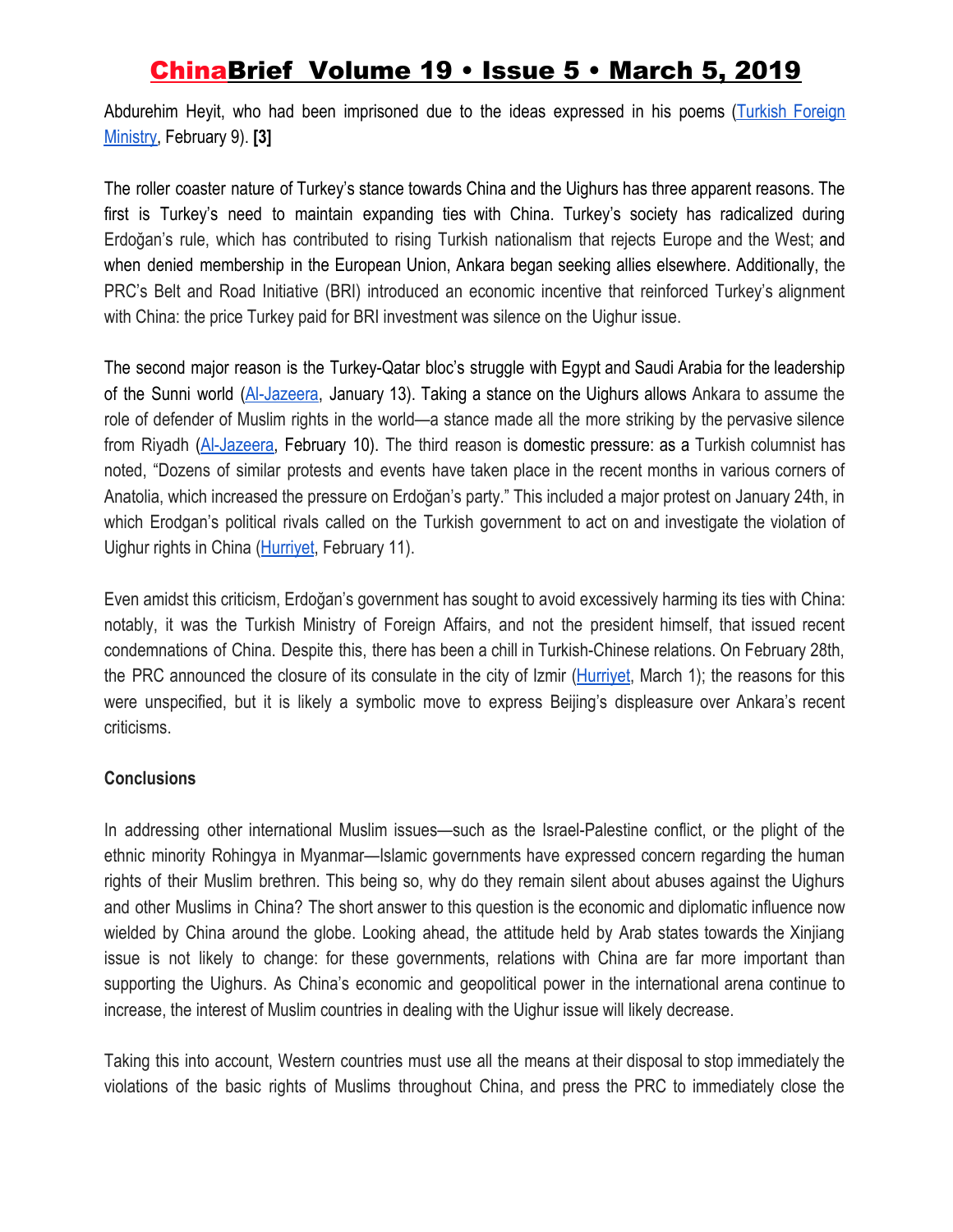network of "transformation through education" camps spread throughout Xinjiang. American representatives should raise these issues and other violations of human rights, in both open and private discussions with Chinese leaders. Showcasing strong leadership on the matter will present the world with value-based power that will not only serve to make the world a better place, but will also strengthen the position of Western countries in terms of moral influence. Courageous figures from within the Muslim world, too, must speak up—or else the abuses in Xinjiang and elsewhere will continue with impunity.

Roie Yellinek is a Ph.D. student at Bar-llan University in Ramat-Gan (Israel), a doctoral researcher at the Begin-Sadat Center for Strategic Studies, and a non-resident scholar at the Middle East Institute. He is a specialist in the growing relationship between the Middle East and China, especially in regards to the soft *power component of Chinese diplomacy. His research is based on fieldwork conducted in China, Israel and other countries. He has authored numerous articles that have been published by research institutions and newspapers in both Israeli and international media outlets.*

#### **Notes**

**[1]** "Xinjiang: PRC Scrambles to Avoid Anti-Islam Image Abroad and Kill OIC Declaration," U.S. Diplomatic Cable dated July 17, 2009. [https://wikileaks.org/plusd/cables/09BEIJING2041\\_a.html](https://wikileaks.org/plusd/cables/09BEIJING2041_a.html).

**[2]** Large-scale protests erupted in Iran in June 2009, and continued through the period of the violent riots in Xinjiang in July 2009. On July 28, 2009, Iran's delegation to the United Nations issued a statement that domestic repression "by no means whatsoever, may imply permit to use force against another State under any pretext such as humanitarian intervention," and that primacy must be given to "respect for sovereignty, territorial integrity and political independence of States as well as the principle of non-use of force in international relations and non-interference." See: Statement of the Islamic Republic of Iran Permanent Mission to the United Nations (July 28, 2009). [http://www.globalr2p.org/media/files/iran-2009-r2p-debate.pdf.](http://www.globalr2p.org/media/files/iran-2009-r2p-debate.pdf) **[3]** Since the reported death of Abdurehim Heyit, Chinese authorities released a video dated February 10th that showed the poet to be alive, and presenting a statement—under seeming duress—that he had not been subjected to any abuse. Heyit has been sentenced to eight years in prison for "violating national laws" [\(Guardian Video News,](https://www.theguardian.com/global/video/2019/feb/11/i-have-never-been-abused-says-detained-uighur-abdurehim-heyit-video) February 10).

### **Rivalries and Relics: Examining China's Buddhist Public Diplomacy** *By Sudha Ramachandran*

\*\*\*

In October 2018, the People's Republic of China (PRC) hosted over 1,000 Buddhist scholars and representatives from 55 countries and regions at the Fifth World Buddhist Forum (WBF) in Putian, in China's southeastern Fujian Province [\(Xinhua](http://www.xinhuanet.com/english/2018-10/28/c_137564569.htm), October 28 2018). First held in 2006, and since convened every three years, the WBF has become a prominent event intended to promote China's stature and influence in the Buddhist world. Buddhist monks and scholars representing different branches of Buddhism participate in WBF gatherings, and prominent international Buddhist leaders from across the world are invited to participate.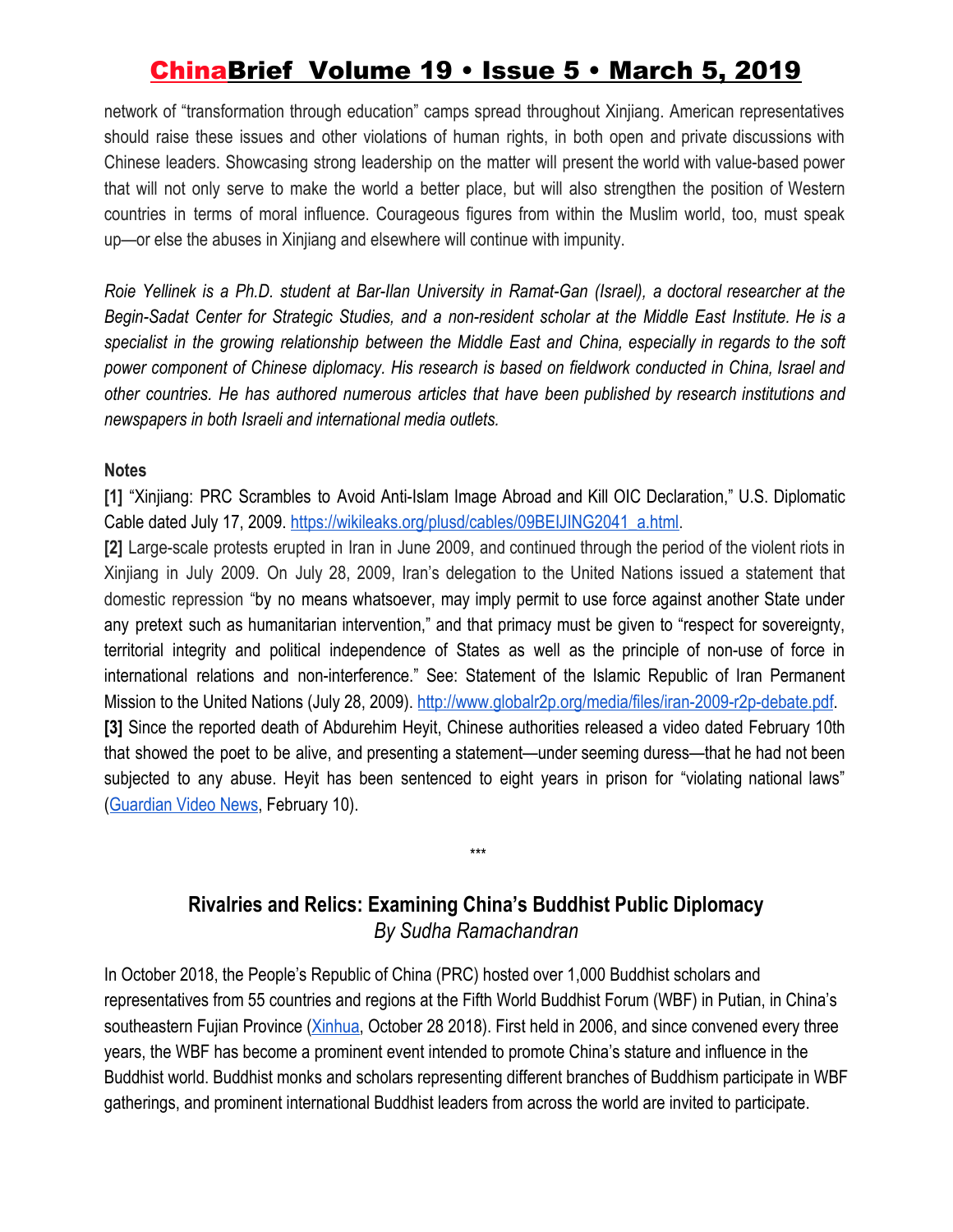The officially atheist Chinese Communist Party (CCP) has adopted religion for diplomatic purposes: Buddhism's central tenets of non-violence, peace and tolerance make it a rich source of potential soft power, and the cultivation of Buddhist communities is emerging as an important component of the PRC's initiatives in public diplomacy. In addition to hosting the WBF, China has cultivated Buddhist leaders, sent Buddhist relics on tours through Asian countries, and sought to use Buddhist ties to forge closer social linkages in Taiwan and Hong Kong *(see below).* The PRC has further promoted Buddhist public diplomacy efforts in countries impacted by the Belt and Road Initiative (BRI), hoping that Buddhism will soften China's image in the eyes of local populations, and convince other nations that its rise as a global power is a peaceful one.



*Attendees at the Fifth World Buddhist Forum held in Putian (Fujian Province) in October 2018. (Xinhua)*

#### **Seeking Positive Publicity in Hong Kong and Taiwan**

A major part of the PRC's Buddhist diplomacy is directed at Hong Kong and Taiwan, and seeks to emphasize themes of shared history, heritage, and culture. The WBC had its origin in joint discussions among monks from the PRC, Taiwan and Hong Kong in 2005; since then, the Forum has met at Hangzhou (2006), Wuxi and Taipei (2009), Hong Kong (2012), Wuxi again (2015), and Putian (2018). The sharing of the 2009 WBF events between the Chinese mainland and Taiwan had political significance, as it occurred amidst improving relations between the CCP and Taiwan's then-ruling Kuomintang Party ([Hindustan Times,](https://www.hindustantimes.com/world/china-hosts-world-buddhist-forum-sans-dala-lama/story-C0hpNLvWvwrgGWFV5e9DTJ.html) March 27 2009). Furthermore, in a dramatic contrast to the destruction of temples during the turbulent Cultural Revolution (1966-1976), in recent years PRC authorities have supported the renovation of temples in Hong Kong and Taiwan. Beijing hopes that such efforts will allow it to present itself as a preserver of China's Buddhist heritage, and that this in turn will strengthen support for reunification (or closer reintegration) among the people of Taiwan and Hong Kong. **[1]**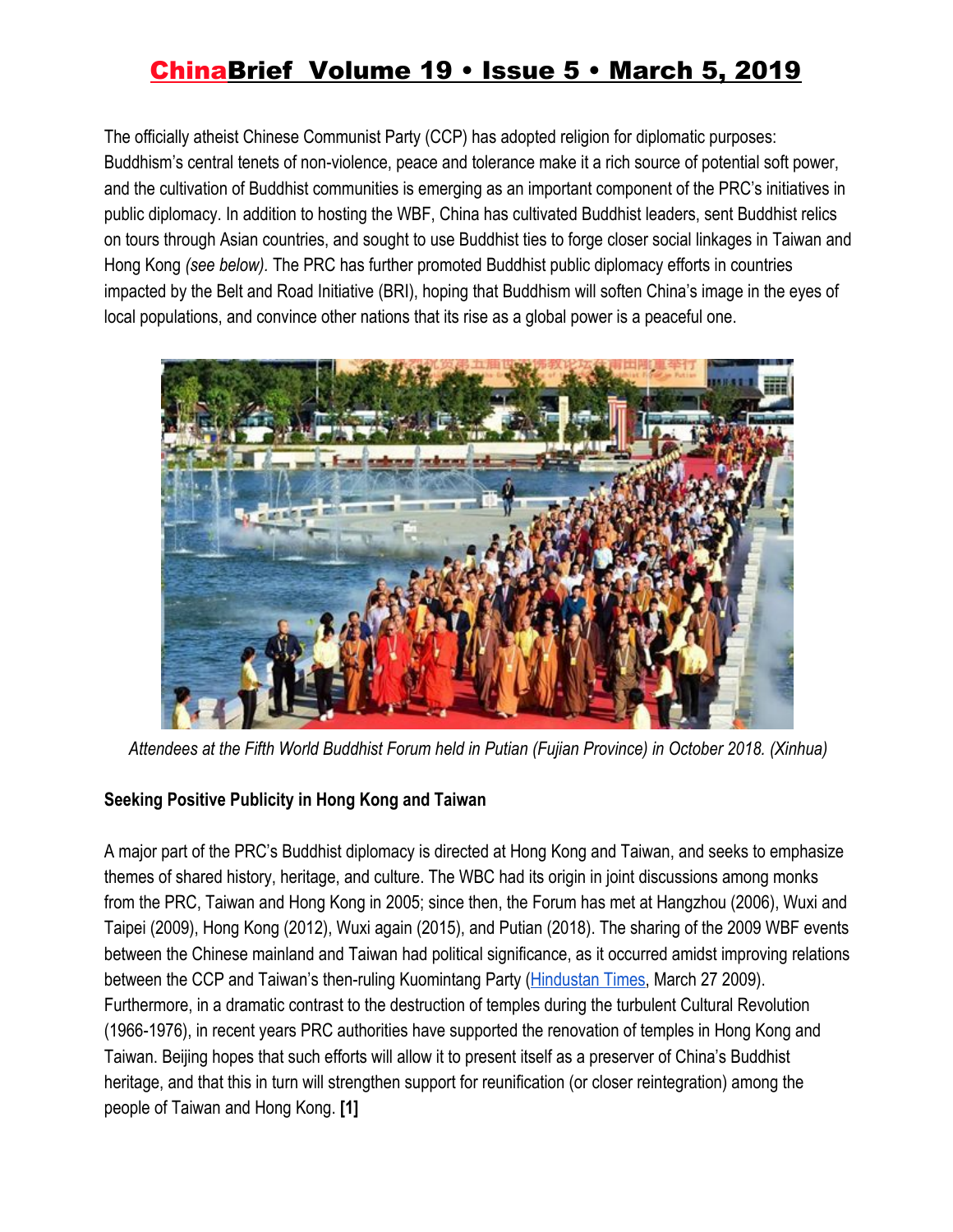### **"Relic Diplomacy"**

In some Buddhist communities, the veneration of holy relics—most frequently human remains claimed to be those of the Buddha or other revered monks and scholars, as well as items they may have used—have been a part of popular religious devotion. Since the 1950s, the PRC has sent Buddhist relics for display in other countries—a practice known as "relic diplomacy," which is aimed at winning public goodwill. In 2011, when protests over the Myitsone Dam project unleashed a wave of anti-Chinese sentiment in Myanmar, China dispatched a Buddha's tooth relic on a 48-day tour of Myanmar ([Myanmar Times,](https://www.mmtimes.com/national-news/2320-china-to-send-sacred-tooth-relic.html) August 15 2011). This paved the way for establishment of ties between Lingguang Temple in China, where the Buddha's tooth relic resides, and the Shwedagon Pagoda in Yangon [\(People's Daily Online](http://en.people.cn/90883/7737466.html), February 23 2012). This was the fourth time since 1955 that this relic had been sent to Myanmar. China has also gifted or loaned Buddhist relics or their replicas to other countries, including Thailand, India and Sri Lanka.

The PRC's relic diplomacy with Hong Kong is particularly strong. Hong Kong is the only place in the world to which China has sent three Buddha relics—his tooth, finger bone and skull bone—for display. In April 2012, Beijing sent a fragment of the Buddha's skull bone to Hong Kong, the first time this relic was sent outside the mainland. The relic display was sent to honor Hong Kong's hosting of the third World Buddhist Forum and the Buddha's birthday (April 28)—and not coincidentally, the 15<sup>th</sup> anniversary of Hong Kong's "return to the Motherland" [\(China Daily,](http://www.chinadaily.com.cn/china/2012-04/26/content_15144030.htm) April 26 2012).

#### **Dealing with the Dalai Lama**

For Beijing, the single most important motivation behind its Buddhist public diplomacy is the effort to counterbalance the global popularity of Tenzin Gyatso, the 14<sup>th</sup> Dalai Lama and the spiritual leader of Tibetan Buddhism. Seeking to exert strict control over Tibetan political, social, and even religious life, senior CCP officials have vilified the Dalai Lama as a "wolf in monk's robes" intent on "splitting up China and wrecking ethnic unity" [\(China Daily](http://www.chinadaily.com.cn/cndy/2010-03/12/content_9577442.htm), March 12 2010[;](http://www.chinadaily.com.cn/china/2011-03/07/content_12131293.htm) [China Daily](http://www.chinadaily.com.cn/china/2011-03/07/content_12131293.htm), March 7 2011). The Dalai Lama has been pointedly excluded from the WBF and other PRC-hosted Buddhist events. This is aimed at isolating the Tibetan spiritual leader and weakening his global stature. Many Tibetans fear that Beijing will also leverage the WBF in a future effort to interfere in the Dalai Lama's succession, using the Forum to seek endorsement of the CCP's appointee as 15<sup>th</sup> Dalai Lama [\(The Diplomat,](https://thediplomat.com/2018/10/the-dalai-lama-and-chinas-quest-for-buddhist-soft-power/) March 27 2009).

The CCP has also attempted to use the WBF to advance its position in the struggle over designation of the Panchen Lama, the second-ranking figure in Tibetan Buddhism. Most of the Tibetan exile community continues to recognize Gedhun Choekyi Nyima, who disappeared into state custody (along with his family) in 1995 after the Dalai Lama recognized him as the 11<sup>th</sup> Panchen Lama ([Central Tibetan Administration,](https://tibet.net/2018/05/missing-panchen-lama-in-the-international-eye/) May 17 2018). PRC authorities have designated a rival candidate, Gyaltsen Norbu, and have used the WBF as a mechanism to seek greater acceptance for him as the rightful holder of this position [\(The Diplomat,](https://thediplomat.com/2018/10/the-dalai-lama-and-chinas-quest-for-buddhist-soft-power/) October 29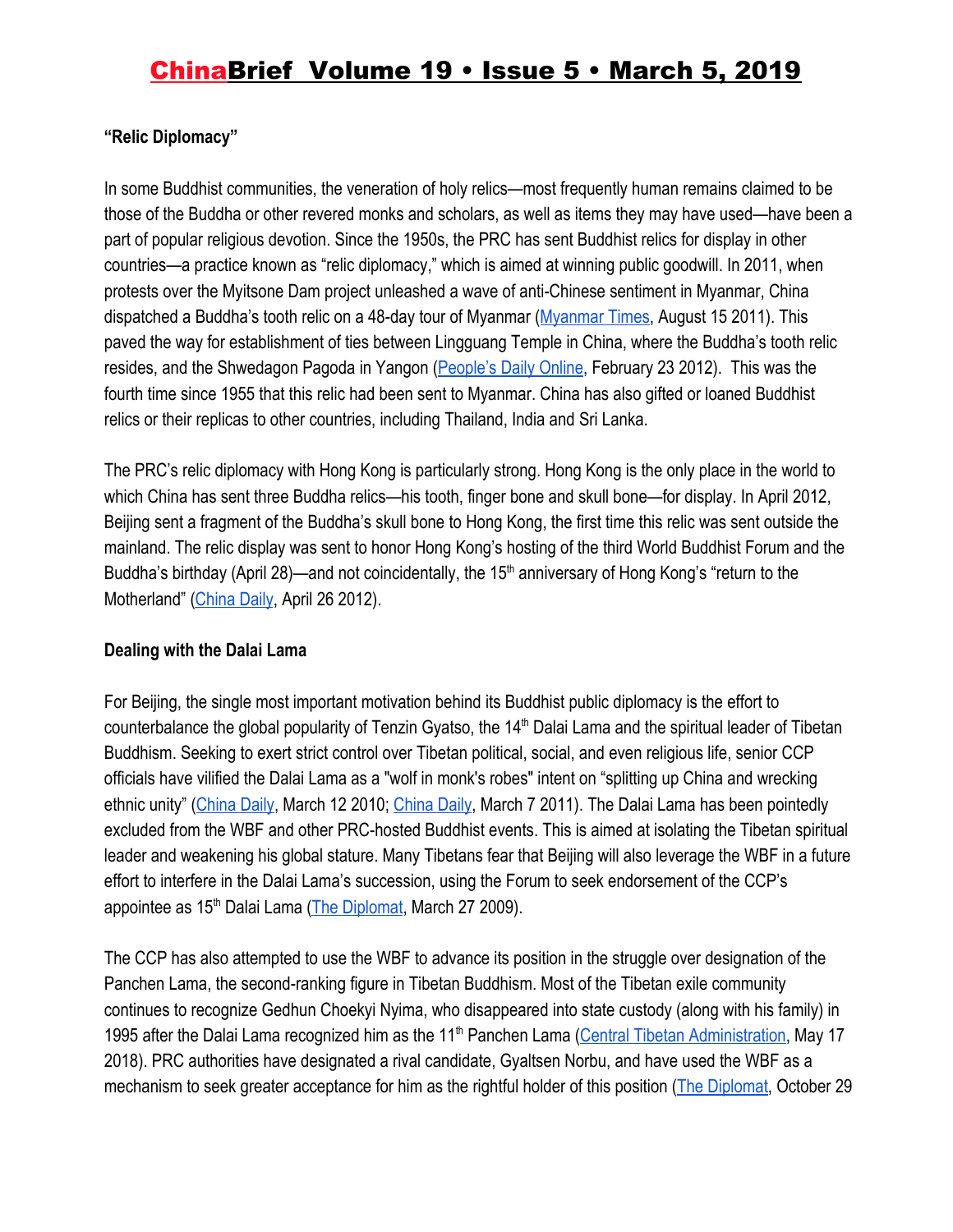2018). Gyaltsen Norbu has appeared at WBF and other state-sponsored events, where he has called on audiences to support the CCP and "religious theories that go with socialist core values" ([Xinhua,](http://en.people.cn/90782/7801346.html) April 27 2012; [Xinhua,](http://www.xinhuanet.com/english/2017-03/11/c_136121083.htm) March 11, 2017).

#### **Buddhism and the Belt and Road**

In centuries past, the Silk Route played an important role in Buddhism's transmission to Central Asia and Han China. Is China now turning to Buddhism to promote its own modern Silk Route?

One prominent example is visible in Sri Lanka, where China is constructing a 350-meter-high "Lotus Tower" in the capital city of Colombo. Named in deference to the Lotus Sutra, the design of the building draws inspiration from Buddhism, the religion of Sri Lanka's Sinhalese majority. The Lotus Tower serves as a reminder to Sri Lankans of the two millennia-old Sino-Sri Lankan bonding through Buddhism—as well as their shared destiny through China's ambitious BRI program ([Colombo Telegraph](https://www.colombotelegraph.com/index.php/is-the-colombo-lotus-tower-a-trojan-horse-from-china/), June 13 2018). The PRC's linkage of BRI and Buddhist soft power was made evident at the 2018 WBF, where the use of Buddhism to promote BRI was among the issues on the agenda ([Global Times,](http://www.globaltimes.cn/content/1123430.shtml) October 17 2018).



*Image: An artist's conception of the completed Lotus Tower rising over the Colombo city skyline. (Source: Youtube)*

"A very conscious and coordinated governmental action to use Buddhist diplomacy in support of BRI" isn't in place yet, says Malaysian scholar Ngeow Chow Bing. However as BRI gathers momentum and China accelerates its people-to-people exchanges along the trade routes, it can be expected "to increasingly mobilize Buddhism." This is especially likely since several of BRI's Asian member states are Buddhist and "strongly religious." **[2]**

China may be expected to step up its Buddhist public diplomacy in cases where BRI projects encounter opposition in countries with large Buddhist populations. Sri Lanka's experience is instructive in this regard: unable to repay huge loans it owes China for BRI projects, Sri Lanka has handed the Hambantota Port over to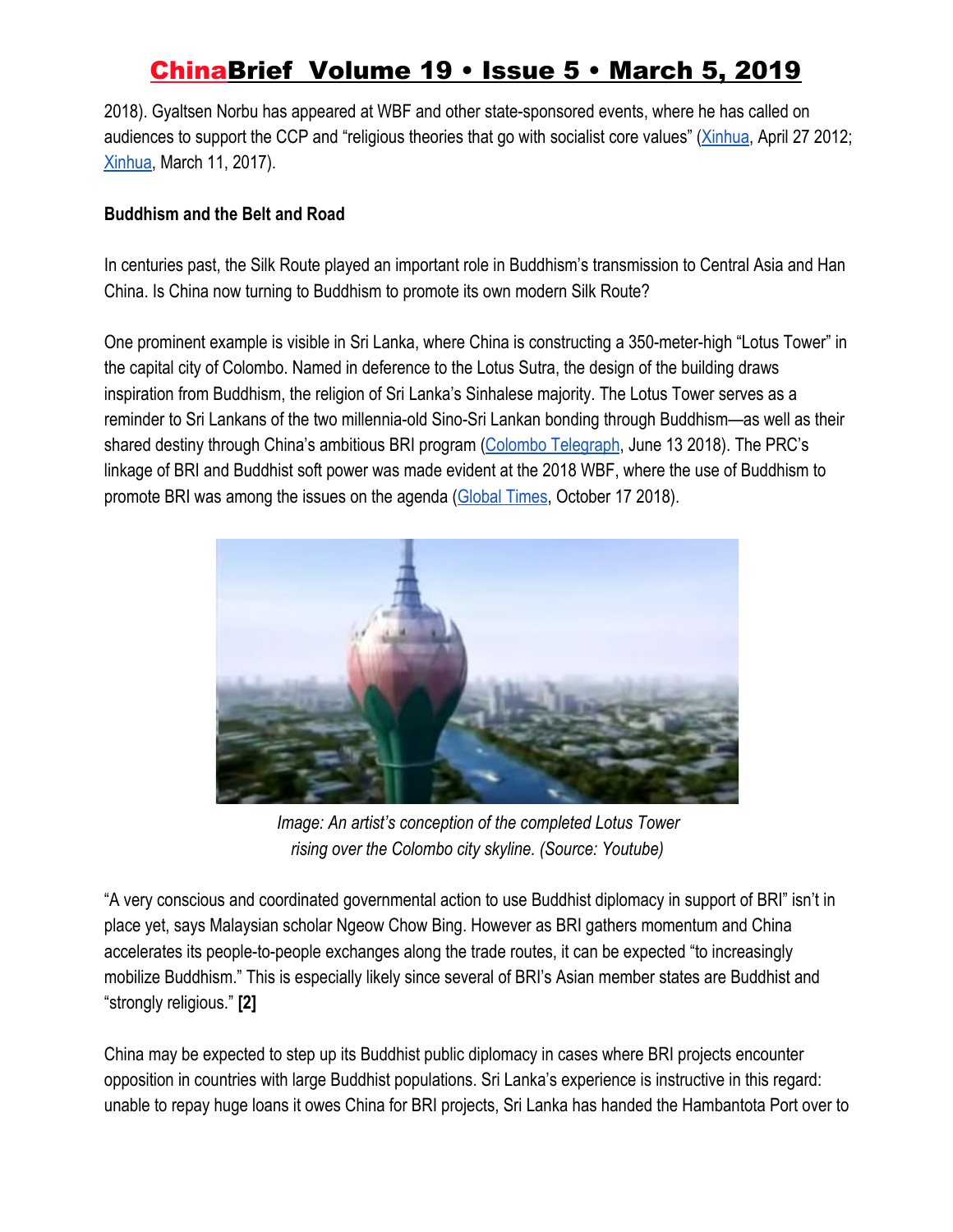the Chinese [\(China Brief](https://jamestown.org/program/beyond-debt-trap-diplomacy-the-dissemination-of-prc-state-capitalism/), January 5). This has triggered unease in the island, especially among the Sinhalese majority. The Lotus Tower project must be seen in this context: it plays into Buddhist-Sinhalese cultural pride, and the PRC hopes that this will convey a message of peaceful intentions in Sri Lanka. However, whether or not this will reduce Sri Lankan suspicions remains to be seen.

#### **Indian and Chinese Competition for International Buddhist Leadership**

India is also a country with a deep Buddhist heritage, and it draws on its status as the birthplace of Buddhism to claim leadership of the Buddhist world. India, like China, has been using Buddhism to seek influence in southeast Asia. This is evident in Myanmar, for instance, where in December 2013 India and Myanmar co-sponsored a competing event with the WBF, a three-day conference of Buddhist scholars at the Sitagu International Buddhist Academy in Yangon. Indian representatives used the event to unveil a five-meter statue of the Buddha—a personal gift from Indian Prime Minister Manmohan Singh—at Shwedagon Pagoda, Myanmar's most revered Buddhist shrine [\(Al Jazeera](https://www.aljazeera.com/indepth/features/2013/01/2013171148400871.html), Jan 11 2013).

The Sino-Indian geopolitical rivalry casts a long shadow over the two countries and their competing exercise of Buddhist diplomacy. India's strong ties with Tibetan Buddhism—the Dalai Lama, the Tibetan government-in-exile, and a roughly 100,000-strong Tibetan exile community reside there—strengthen its Buddhist soft power immeasurably, and provide it with an advantage in the Sino-Indian competition over Buddhism. The Dalai Lama and his world-wide popularity comprise a rich soft power resource for India; for China, India's drawing on this resource amounts to propping up the Dalai Lama. Consequently, India's Buddhist diplomacy that involves the Dalai Lama in any way draws an angry response from the PRC. In 2011, when the Dalai Lama was the keynote speaker at the Indian government-sponsored Global Buddhist Congregation in Delhi, Beijing cancelled scheduled talks with New Delhi on their border dispute [\(Times](https://timesofindia.indiatimes.com/india/India-China-border-talks-cancelled-over-Dalai-Lama-row-Report/articleshow/10883677.cms) of [India](https://timesofindia.indiatimes.com/india/India-China-border-talks-cancelled-over-Dalai-Lama-row-Report/articleshow/10883677.cms), December 26 2011).

China's Buddhist projects have, in turn, raised suspicion in India. As part of its Buddhist diplomacy vis-à-vis Nepal, China is developing Lumbini, the birthplace of Buddha, as a major Buddhist site to draw pilgrims and tourists. As part of its BRI projects in Nepal, China proposes to link Lumbini by road and rail to Kyirong on the Sino-Nepal border, which in turn hooks on to the BRI network. Given Lumbini's proximity to the Indian border, there is concern in India that Chinese presence so close to the Indian border will have security implications for India [\(Sunday Guardian,](https://www.sundayguardianlive.com/news/13054-china-rises-nepal-eyes-lumbini) March 11 2018).

Asian countries are working together on bilateral and multilateral projects to revive ancient Buddhist sites or renovate Buddhist temples. Foremost among these multilateral projects is the revival of the Nalanda University project. Located in eastern India, Nalanda was a seat of Buddhist learning that flourished between the 5th and 12th centuries (Common Era). In March 2006 India mooted the idea of reviving this university; and before long, China, Singapore, Japan, Thailand, Australia, Russia and the United States were among the countries that offered support. China played a prominent role in this initiative by donating \$1 million U.S. dollars towards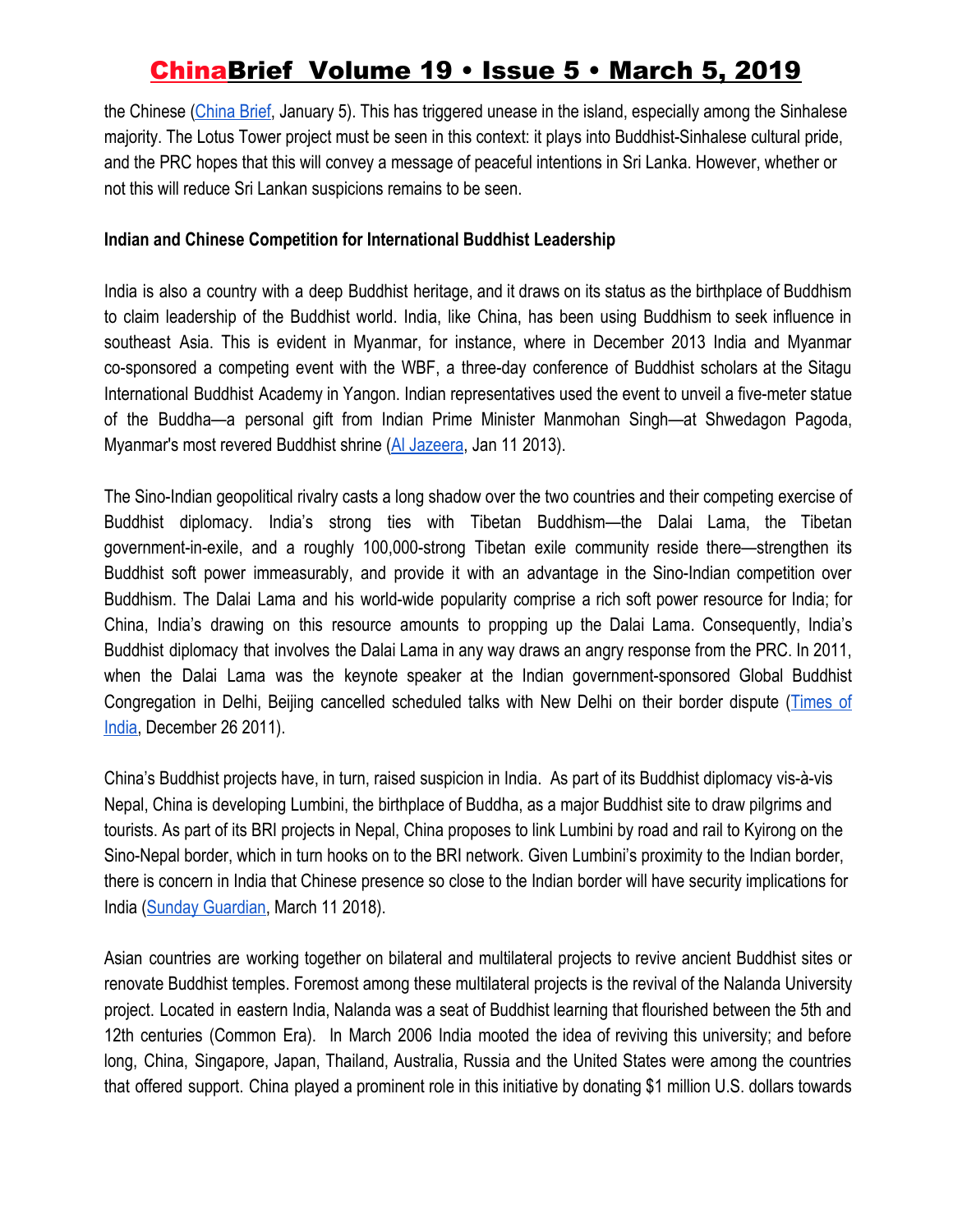a Chinese studies library for the planned university ([Times](https://timesofindia.indiatimes.com/home/education/news/India-garners-support-for-Nalanda-University-at-EAS/articleshow/23881517.cms) of India, October 10, 2013). However, with India dragging its feet in getting the Nalanda project off the ground, China has gone ahead and set up its own rival institution: the Nanhai Buddhist College, established in 2017 in Hainan Province (New Indian [Express](http://www.newindianexpress.com/nation/2017/jun/05/soft-power-china-gets-its-own-nalanda-university-shames-india-1612915.html), June 5, 2017). What started off as a collaborative effort has now become a competitive one.

#### **Going Forward**

Unlike other soft power resources specific to a country—like Bollywood for India, or the Confucius Institutes for China—Buddhism is a soft power resource shared among several Asian countries. However, China is drawing on Buddhist themes in its public diplomacy far more than other countries in Asia. The PRC's use of Buddhism in public diplomacy has seen some successes: for example, it has contributed to greater interaction and cooperation between Buddhist monks and organizations in the mainland, Hong Kong, and Taiwan.

However, China's Buddhist soft power has limits. In its most important objective in Buddhist public diplomacy—delegitimizing the Dalai Lama and counterbalancing his popularity—the PRC has not achieved its goals, and the Dalai Lama remains the most well-known and popular Buddhist leader in the world. Neither has Beijing been able to garner broad support in the Buddhist world for its candidate as Panchen Lama. However, the PRC can be expected to maintain these efforts—and to intensify them following the  $14<sup>th</sup>$  Dalai Lama's passing, when the PRC will seek international endorsement for its decisions relating to the succession.

Beijing's hopes of convincing its neighbors of its peaceful intentions have also not yet been realized. This is largely because of China's aggressive actions on the ground: Buddhism cannot make the PRC seem a friendly neighbor when it continues to act unilaterally to bolster its position in territorial and other disputes. Thus its use of hard power is undermining its soft power diplomacy. Time will tell whether the image of a lotus blossom rising in Sri Lanka, or of militarized islands in the South China Sea, will ultimately prove to be the more compelling symbol of China's rise.

*Dr. Sudha Ramachandran is an independent researcher and journalist based in Bengaluru, India. She has written extensively on South Asian peace and conflict, political and security issues for* The Diplomat*,* Asia Times *and the Jamestown Foundation's* Terrorism Monitor.

### **Notes:**

**[1]** Andre Laliberté, "Buddhist Revival under State Watch," *Journal of Current Chinese Affairs*, vol. 40, no. 2, 2011.

**[2]** Author's interview with Ngeow Chow Bing (Director of the Institute of China Studies in the University of Malaya) in Kuala Lumpur, February 21.

\*\*\*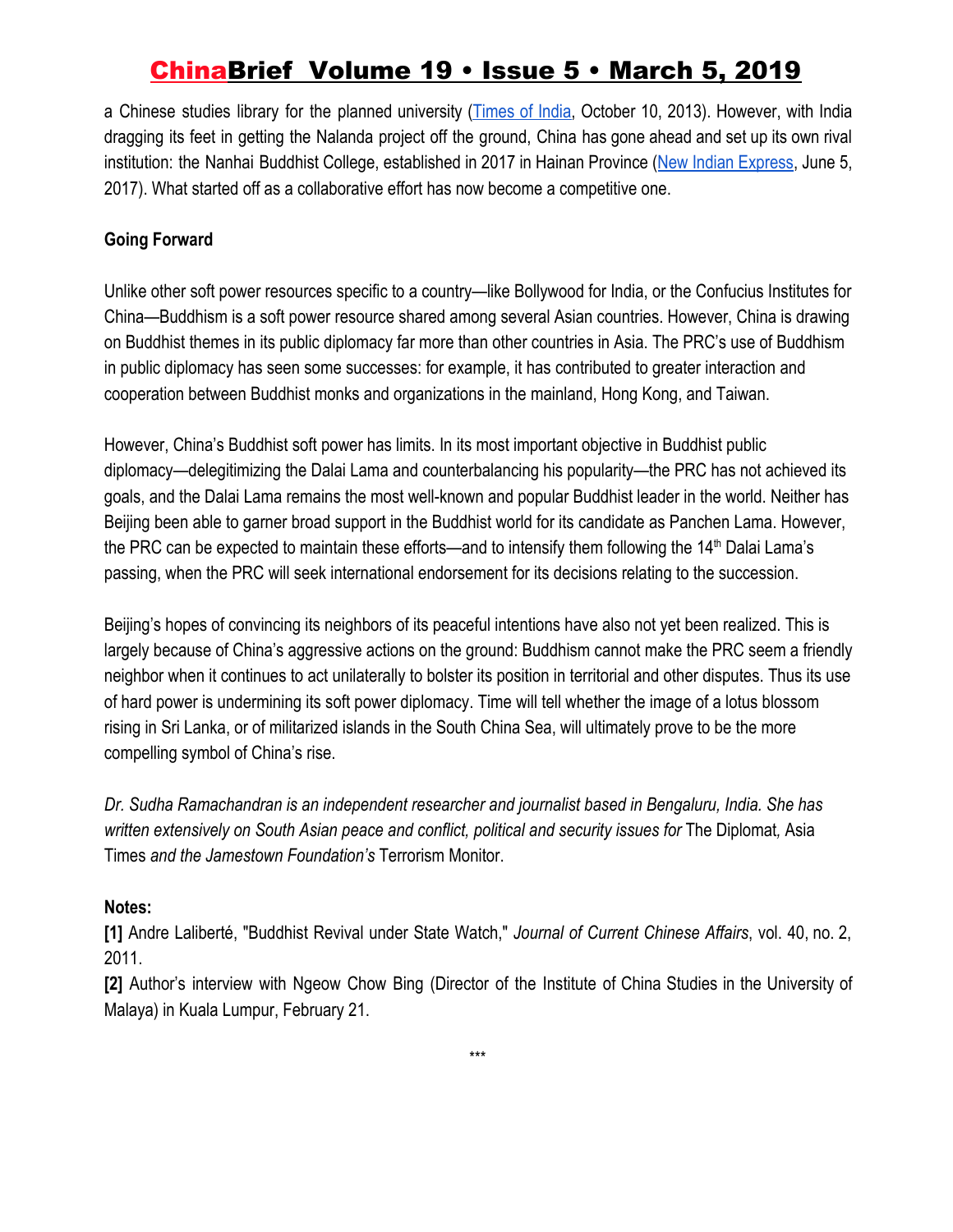### **"Triad" Military Education and Training Reforms: The PLA's Cultivation of Talent for Integrated Joint Operations** *By Kevin McCauley*

#### **Introduction**

The People's Liberation Army (PLA) is currently implementing what it calls the "Triad" military education and training reform concept intended to develop more capable joint commanders and staff officers. This reform effort is critical to the implementation of integrated joint operations, and to the transformation of the PLA into an advanced military force. The operationalization of integrated joint and "system of systems" operations is placing complex requirements on joint officers—to include the command and coordination of dispersed forces, employment of joint modular task forces down to the tactical level, employment of informationized weapons and equipment, and the introduction of innovative operational concepts ([Jamestown](https://jamestown.org/wp-content/uploads/2017/01/System-of-Systems-Enabling-Joint-Operations.pdf?x87069) Foundation, January 2017).

Although military educational reforms began more than two decades ago, the PLA continues to identify numerous and significant problems in cultivating joint talent. Communist Party General Secretary and PLA Commander-in-Chief Xi Jinping has stated that the development of joint command officers is an urgent priority for addressing the shortage of qualified personnel. **[1]** The PLA has identified numerous problems in its military educational institutions: outdated faculty and courses; fraud and corruption that pollutes the academic environment, and diverts funds and resources; poor coordination between military educational institutions and units; as well as poor planning and management in implementing military education reforms. Xi has accused the military academic institutions of the "four winds" (*si feng*, 四风)—namely formalism, bureaucracy, hedonism and waste—and has asserted that reforms will be a difficult struggle that must be won. **[2]**

The PLA is also addressing the information revolution in its cultivation of joint talent, improvements in joint training, and overall modernization. The cultivation of joint talent reforms is primarily focused on adapting to the information technology revolution in military affairs, and building an "informationized" (*xinxihua*, 信息化) warfare capability. Now PLA theorists are discussing the next revolution in military affairs based on "intelligent" (*zhinenghua*, 智能化) technologies, which they believe can have a significant impact on all aspects of the military. These theorists believe that the intelligent technology revolution could provide an opportunity to leapfrog in front of the advanced militaries that have already incorporated information technologies ([China](http://www.81.cn/jfjbmap/content/2018-01/04/content_196178.htm) [Military](http://www.81.cn/jfjbmap/content/2018-01/04/content_196178.htm) Net, January 4 2018[;](https://jamestown.org/program/a-smarter-battlefield-pla-concepts-for-intelligent-operations-begin-to-take-shape/) [China](https://jamestown.org/program/a-smarter-battlefield-pla-concepts-for-intelligent-operations-begin-to-take-shape/) Brief, February 15). While military educational institutions are beginning to incorporate intelligent technology issues into the classroom, the focus remains primarily on informationization. The PLA will need to rapidly catch up with the last revolution in military affairs, or else risk falling behind in the new revolution [\(China Military Net](http://www.81.cn/jfjbmap/content/2019-01/22/content_225884.htm), January 22).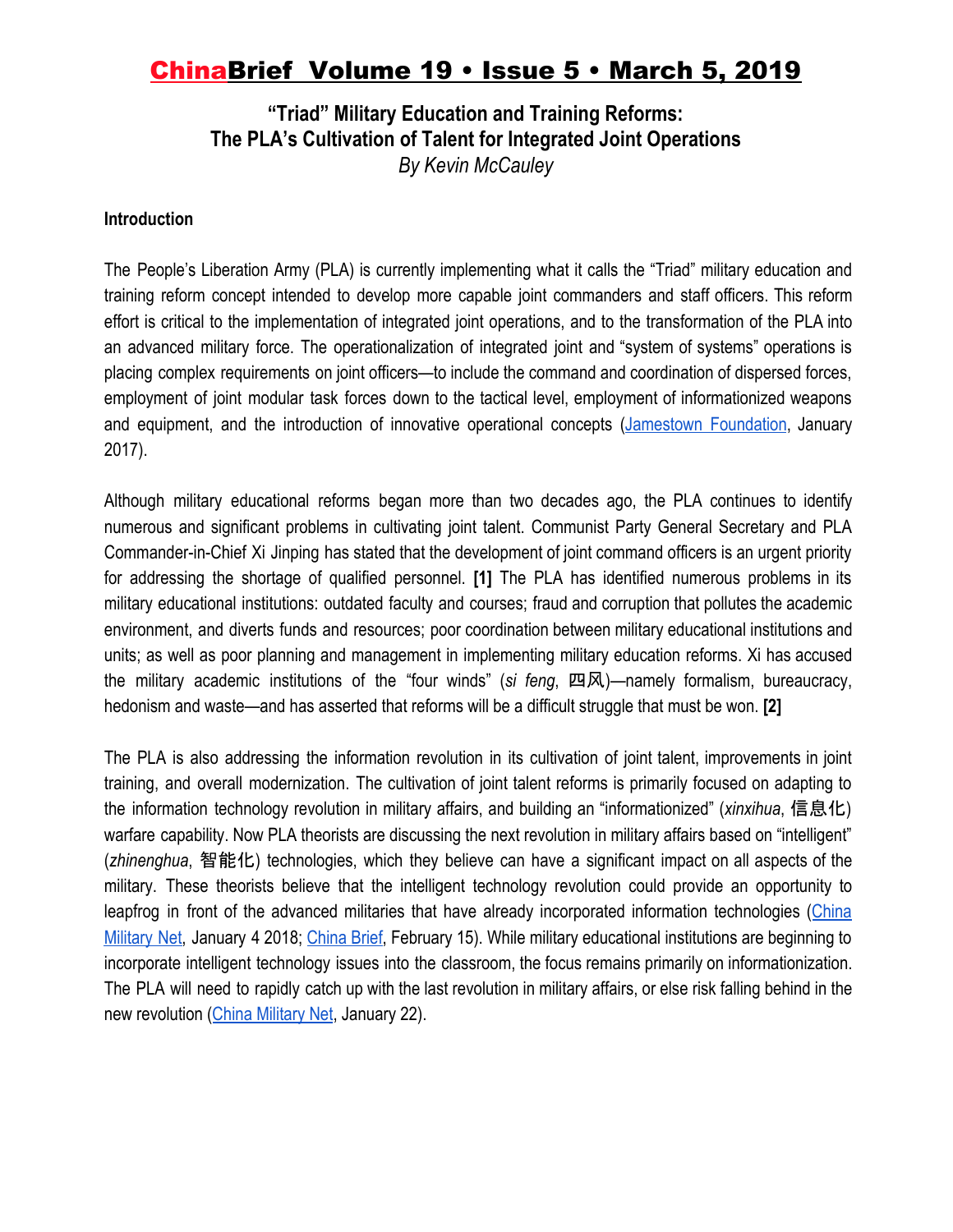#### **"Triad" Military Education Reforms to Cultivate Joint Talent**

The PLA has researched the education of joint operations officers beginning as early as the mid-1980s, with an increasing focus from the 1990s to the present. In early 2016 the Central Military Commission (CMC) issued a formal "Opinion on Deepening National Defense and Military Reform," with the current reforms scheduled to be completed between 2017 and the end of 2020. The "Opinion" proposed deepening the existing "Triad New Military Talent Education System of Systems" (三位一体新型军事人才培养体系) composed of three program areas: military academy education, unit training practice, and military professional education ([State Council Information Office,](http://www.scio.gov.cn/zfbps/ndhf/2015/Document/1435159/1435159.htm) May 2015).

None of the three components of the "Triad" system are new, but the ongoing reforms are updating and fusing the three systems to create a synergistic effect. This new educational system of systems is intended to further integrate military educational institutions with unit-level training in order to provide cross-fertilization across multiple skill sets and mental disciplines. PLA analysis concludes that new quality military talent— especially joint talent—will play an increasingly important and decisive role on the informationized battlefield. Importantly, the PLA continues to believe that the human factor is the most decisive for victory on the battlefield, reinforcing the importance of developing quality joint personnel [\(Sina](http://mil.news.sina.com.cn/2008-12-30/0720536852.html), December 30 2008). **[3]**

"Military academy education" (*jundui yuanxiao jiaoyu*, 军队院校教育) is the main channel to improve the quality of military personnel, as well as to teach basic professional knowledge and skills. Military academic institutions need to promote innovative minds and thinking abilities, laying the foundation for long term talent development. Cultivating faculty personnel with both military experience and advanced degrees—along with the parallel creation of solid faculty evaluation systems—are important components of the reform process [\(Xinhua,](http://www.xinhuanet.com/mil/2018-04/10/c_129847159.htm) April 10 2018). The PLA considers the National Defense University to be its premier joint military educational institution (although the National University of Defense Technology and service colleges also provide some joint courses). The theater commands have also initiated on-the-job training and certification programs for joint personnel. Additionally, the PLA intends to create a virtual joint command college with online courses and learning resources (China [Military](http://www.81.cn/jwgz/2017-09/12/content_7752193.htm) Net, September 12 2017[;](http://www.81.cn/jwgz/2015-11/02/content_6748927.htm) China [Military](http://www.81.cn/jwgz/2015-11/02/content_6748927.htm) Net, November 2 2015; [Sina](http://mil.news.sina.com.cn/2008-12-30/0720536852.html), December 30 2008[;](http://en.people.cn/whitepaper/defense2004/defense2004.html) [State Council Information Office,](http://en.people.cn/whitepaper/defense2004/defense2004.html) December 2004).

"Unit training practice" (*budui xunlian shijian*, 部队训练实践) is critical to enhancing the capability to fight and win, as well as an important basic program to develop command officers. **[4]** Joint exercises provide officers with experience in the complexities of joint operations: comprehensive exercises integrate personnel and equipment, transform theory into practice, and place the classroom in the battlefield. The PLA believes that in order to improve joint education, military education needs to move closer to unit training, focus on actual combat training, and form a seamless linkage between military educational institutions and units [\(Xinhua,](http://www.xinhuanet.com/mil/2018-04/10/c_129847159.htm) April 10 2018).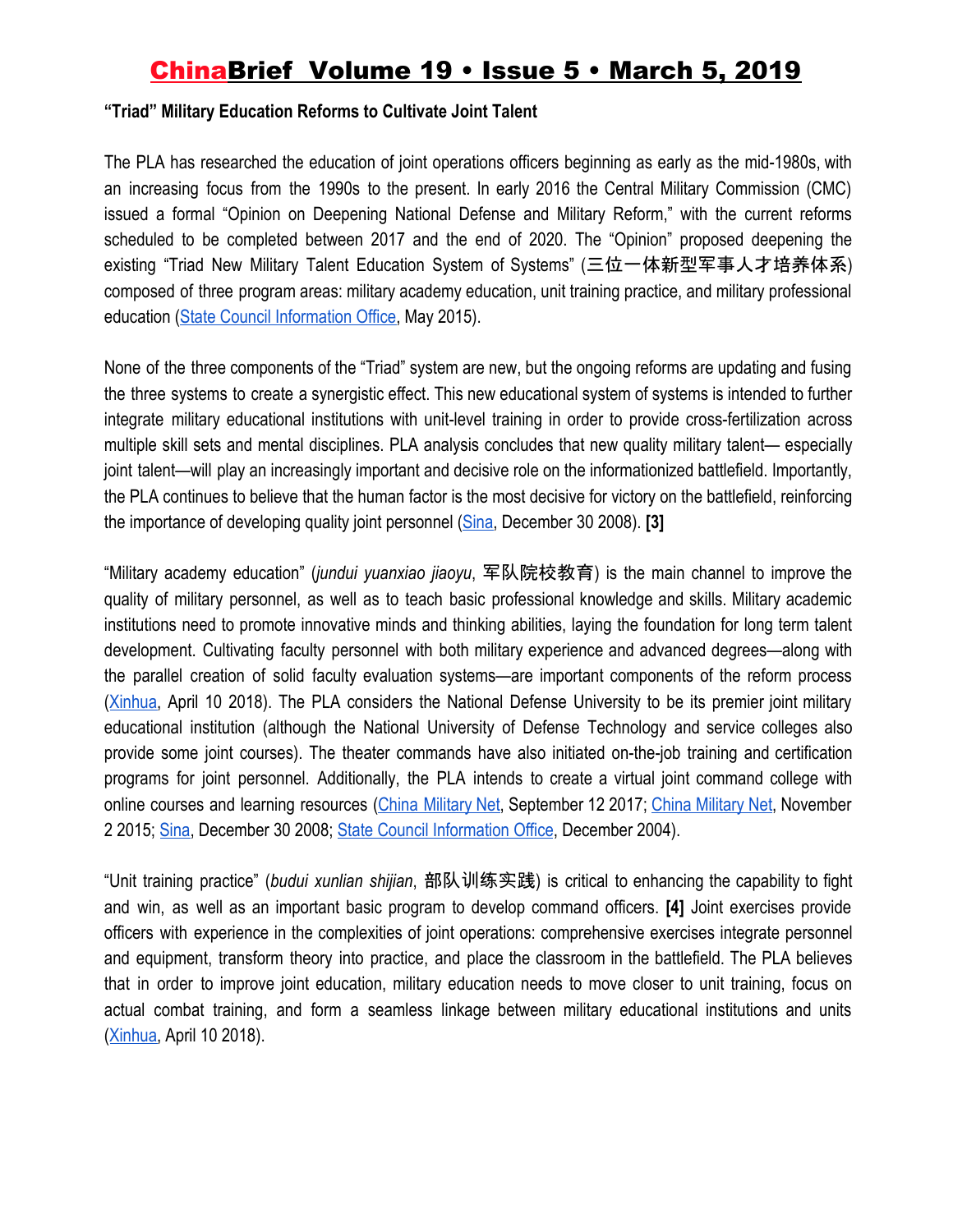"Military professional education" (*junshi zhiye jiaoyu*, 军事职业教育) is seeking to leverage information technology to provide PLA officers with continuing web-based education opportunities outside of brick-and-mortar institutions. The PLA is introducing Western educational concepts in the interactive, massive open online course (MOOC) program for online learning and the sharing of resources. A pilot project within the PLA has been implemented within 24 units. The online course program includes leveraging civilian educational resources, as well as continuing assessment and revision of the program on an ongoing basis [\(Xinhua,](http://www.xinhuanet.com/mil/2017-11/25/c_129749290.htm) November 25 2017; [Xinhua](http://www.xinhuanet.com/2017-11/16/c_1121967603.htm), November 16 2017).

Although not one of the three main elements of the "triad," PLA reforms also embrace a fourth category: "joint teaching and training" (*lian jiao lian xun,* 联教联训), which leverages the teaching and research resources of military education institutions to support unit-level training. The PLA considers the "Joint Teaching-2012 Queshan" (*Lian Jiao-2012 Queshan*, 联教-2012 确山) Exercise as the first multi-dimensional joint teaching and training exercise that integrated military education institutions with units in the field [\(Jamestown](https://jamestown.org/wp-content/uploads/2017/01/System-of-Systems-Enabling-Joint-Operations.pdf?x87069) [Foundation](https://jamestown.org/wp-content/uploads/2017/01/System-of-Systems-Enabling-Joint-Operations.pdf?x87069), January 2017).

Some PLA sources assert the goal of achieving military educational reforms by 2020, but this appears unattainable due to continuing problems. The official PLA goal for completion of the overall reforms in joint education is 2035—a target that appears reasonable if key objectives are met. These include: controlling corruption that adversely affects military education; constructing quality joint faculties and curricula; improving pay, benefits, and rewards in order to attract and retain quality faculty; establishing effective evaluation methods for students and instructors; and integrating the new military revolution based on intelligent technologies into existing coursework.

However, the lack of progress in military education reforms over the past twenty years leaves ultimate success in doubt. There appears to be an inability or institutional impediment derailing military educational reforms that the CMC needs to overcome (China [Military](http://www.81.cn/jfjbmap/content/2018-10/30/content_219407.htm), October 30 2018). President Xi's speech at a national education conference in September 2018 addressed these challenges: while noting that the military educational system has improved, he acknowledged that work remains: the traditional mindset persists, and military professional education reform is still in the initial exploratory stage ([China Military Net,](http://www.81.cn/jfjbmap/content/2018-09/14/content_215845.htm) September 14 2018).

#### **Conclusions**

The current reform effort in military education is focused on developing integrated joint capabilities, and a "system of systems" operations capability, in order to significantly boost the PLA's warfighting capability. Improvements in military education focused on the development of joint talent are a critical element for the successful implementation of these twin capabilities. The PLA has identified numerous problems related to joint talent development that could cripple President Xi's "Triad" reform plans if not adequately resolved. While the outline of reforms for developing joint operations talent in military educational institutions are provided in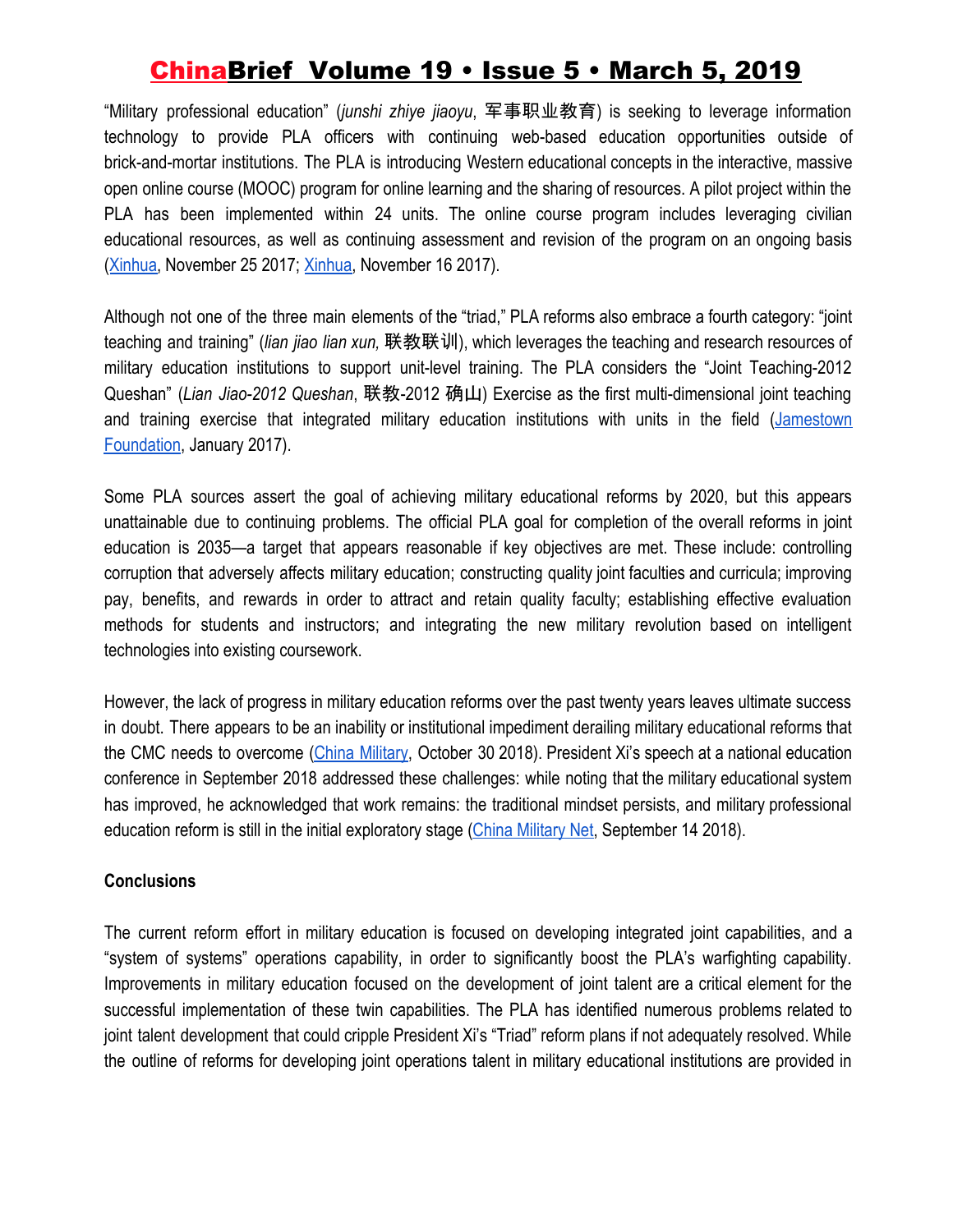PLA publications, many details are not clear—particularly those regarding the extent, quality, and effectiveness of the reforms' implementation.

The broader implications of the "Triad" PLA educational transformation are significant. Successful implementation and continuing refinement of reform efforts are both critical for the development of joint talents. Development of joint talents throughout the PLA at the strategic, campaign and tactical levels is a key requirement for the implementation of an integrated joint operations capability. The PLA appears to be attempting to address identified operational requirements and problems. However, by the PLA's own admission, serious problems remain—including corruption and bureaucratic inertia. This inability to expediently implement required military educational and training reforms will extend the time required to implement an advanced joint operations capability. The leadership successfully overcame bureaucratic obstacles that delayed the creation of the joint theater commands; now the leadership needs to break the impediments to cultivating joint talent in order for PLA transformation to be successful.

A fully-developed integrated joint operations capability would make the PLA a dangerous opponent in any regional conflict—as well as in potential global conflicts, as China's interests extend further abroad. Even the PLA has stated that the development period for a significant cohort of joint commanders and staff will be lengthy; however, incremental improvements in military education will gradually increase the PLA's combat effectiveness as it builds toward its goal of becoming a world-class military force.

*Kevin McCauley has served as senior intelligence officer for the Soviet Union, Russia, China and Taiwan during 31 years in the U.S. government. His publications include* "PLA System of Systems [Operations:](https://jamestown.org/product/pla-system-systems-operations-enabling-joint-operations-kevin-mccauley/) Enabling Joint [Operations"](https://jamestown.org/product/pla-system-systems-operations-enabling-joint-operations-kevin-mccauley/) *and "*Russian Influence [Campaigns](https://www.amazon.com/Russian-Influence-Campaigns-against-West/dp/1535597097/ref=sr_1_1?ie=UTF8&qid=1479158716&sr=8-1&keywords=russian+influence+campaigns+against+the+west) against the West: From the Cold War to Putin.*" Mr. McCauley writes primarily on PLA and Taiwan military affairs.*

*This report represents an updated, summary version of a paper prepared for the Annual People's Liberation Army Conference sponsored by the U.S. Army War College Strategic Studies Institute in October 2018. A version of that paper will appear in a forthcoming volume published by the Strategic Studies Institute.*

#### **Notes**

**[1]** Yao Jianing, "Senior Official Urges Deeper Military Graft Inspections," *Xinhua*, 16 Jul 2014; General Political Department, 习近平关于国防和军队建设重要论述选编 ("*Selection of Important Expositions of Xi Jinping on National Defense and Army Building"),* Beijing: PLA Press, 2014, pp. 120 and 188; Ma Qingtao and Liu Huating (马清涛 刘华亭), "以习近平强军思想为引领大力培育高层次复合型军事人才" ("Vigorously Cultivate High-Level Inter-Disciplinary Military Talent under the Guidance of Xi Jinping's Thought on Strengthening the Military"), 中国军事科学 (*China Military Science)*, Issue 1, 2018, p. 36.

**[2]** *General Political Department Editor,* 习近平关于国防和军队建设重要论述选编 *("Selection of Important Expositions of Xi Jinping on National Defense and Army Building"*), Beijing: PLA Press, 2014*,* pp.